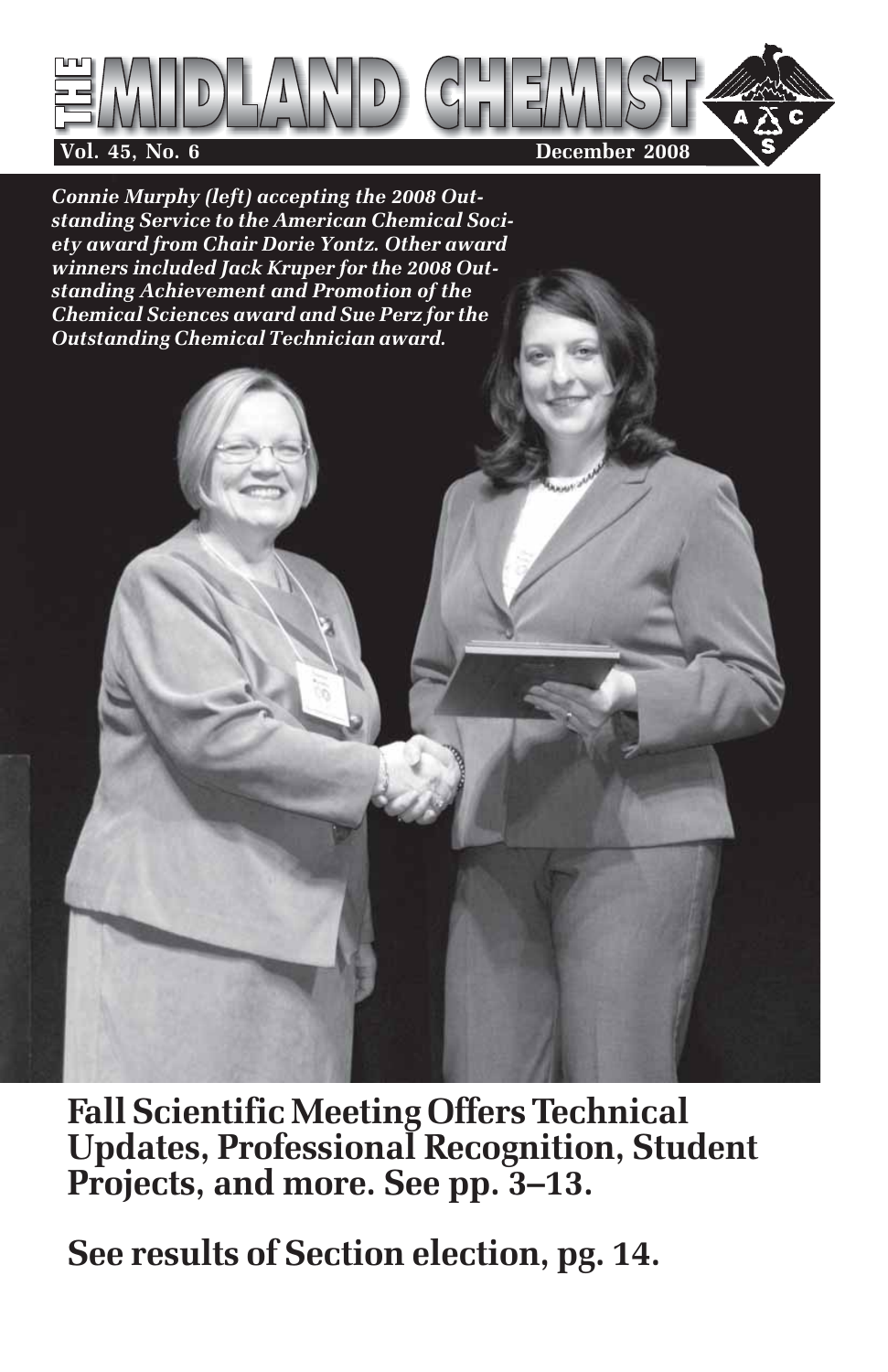

Volume 45, Number 6 December 2008

## *In this Issue...*

| Fall Scientific Meeting Features Scientific Presentations, Posters  3 |  |
|-----------------------------------------------------------------------|--|
|                                                                       |  |
|                                                                       |  |
|                                                                       |  |
|                                                                       |  |
|                                                                       |  |
| Midland Section Member Zank Receives National Award  17               |  |
|                                                                       |  |
|                                                                       |  |
|                                                                       |  |
|                                                                       |  |
|                                                                       |  |
| Scholars Program Accepting Applications for 2009-2010  23             |  |
|                                                                       |  |
| Meet Your Midland Section Leadership - Get Involved!  24              |  |
|                                                                       |  |
| Important Dates on the ACS Midland Section Calendar  26               |  |

*The Midland Chemist* is published six times a year by the Midland Section of the American Chemical Society. American Chemical Society Midland Section PO Box 2695 Midland, MI 48641-2695 http://membership.acs.org/M/Midl

## *Volunteer Staff*

|                               | 989-832-7485 |
|-------------------------------|--------------|
| $ann.birch@editech-mi.com$    |              |
|                               |              |
|                               |              |
| James R. Birch Design, layout |              |

Please submit all articles and photographs to the editor, Ann Birch. Instructions for article submission are on the Midland Section web site, as is contact information for other staff members. Authors can also contact Ann directly with any questions.

Neither *The Midland Chemist*, nor the Midland Section, nor the American Chemical Society assumes any responsibility for the statements and opinions advanced by contributors of or to *The Midland Chemist*.

© Copyright 2008 Midland Section of the American Chemical Society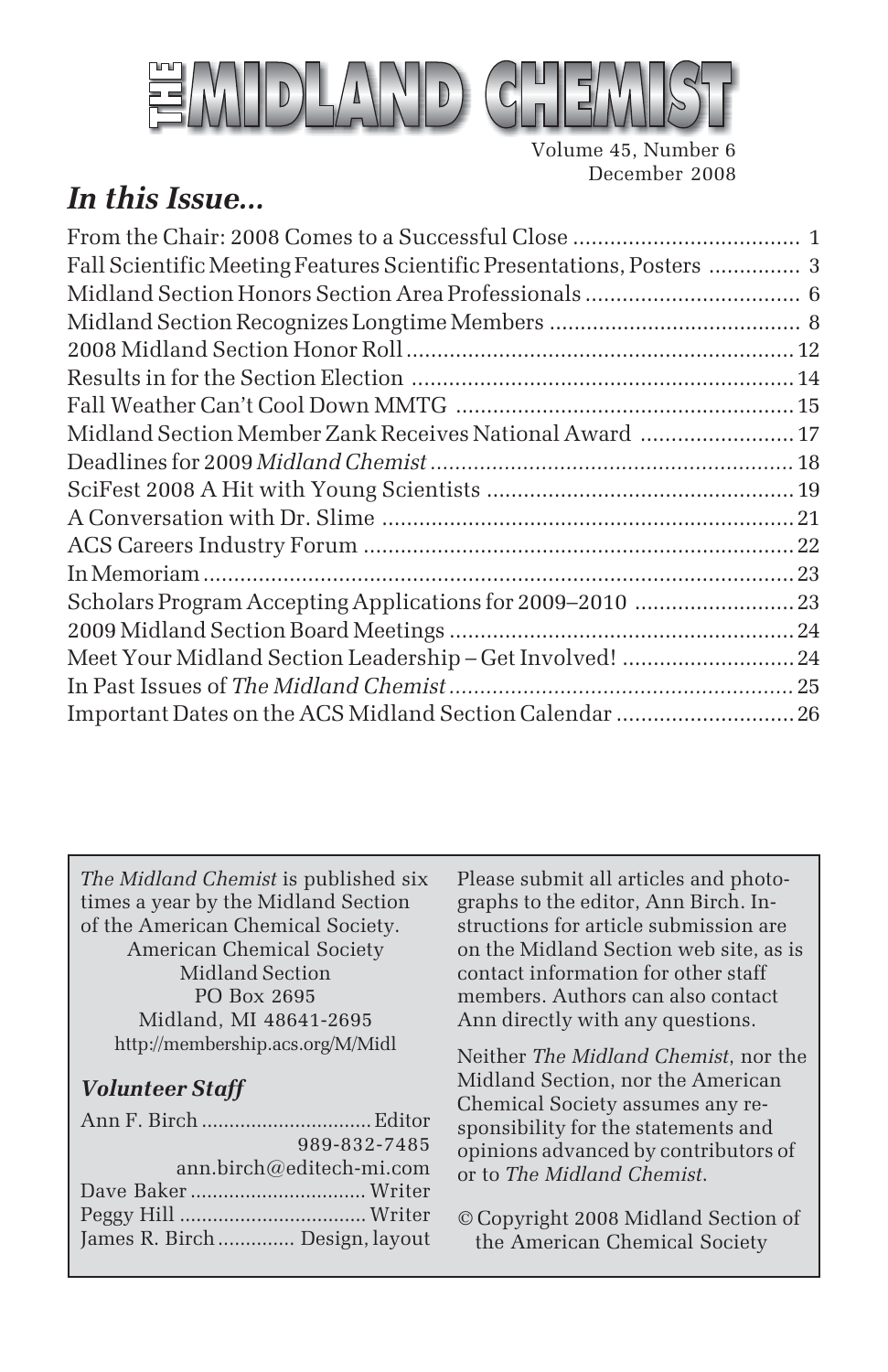## *From the Chair* **2008 Comes to a Successful Close**

**O**ur election is over and we have a new board ready to take office in 2009! My thanks to all of you who ran for office and were willing to serve. Although the board is important for the governance of our Section, the most critical body, in my opinion, is our strong base of volunteers who keep our Section running. So, I'd like to extend a big thank you to all of our volunteers who have given of their time throughout the year. We're starting to fill committee positions for 2009, so if you would like to take a leadership role or serve on one of the committees, please contact either Angelo Cassar (angelo.cassar@chartermi.net), our Chair for 2009, or me (dyontz@dow.com).



Dorie Yontz, Chair ACS Midland Section

Our Section has continued its excellent work with our strong technical programs and our education/outreach efforts. I'd like to take a moment to review our extensive list of events to showcase the hard work of the Section over the past year.

- We just held our annual Fall Scientific Meeting, our premiere technical event, where we had the privilege of recognizing three of our members, Jack Kruper, Sue Perz, and Connie Murphy for outstanding achievement and service.
- Through our Weyenberg Travel Grants, we helped a number of college students present their research at the national ACS meeting.
- We co-sponsored the Turner Alfrey Visiting Professorship at MMI, thereby allowing any ACS member to attend the lecture series free of charge.
- We brought in two technical speakers from the National ACS speaker circuit to talk about alternate energy sources and flavor chemistry.
- We sponsored two SEED students, Angela Cluley (Anja Mueller, CMU Chemistry, mentor; "Heavy Metal Ion Removal from Wastewater by Imprinted Polymers") and Tabitha Stauffer (Francis Fournier, Dow Corning Corp, mentor; "Technology Screening of Novel Siloxane Materials and their Application in Coatings"). This excellent program, co-sponsored by the Midland Section and National ACS, provides the opportunity for economically disadvantaged high school students to earn a salary while learning about science by working in a research lab over the summer.
- Our Science Literacy team was invited to PittCon in New Orleans to train teachers about how to conduct chemistry experiments using com-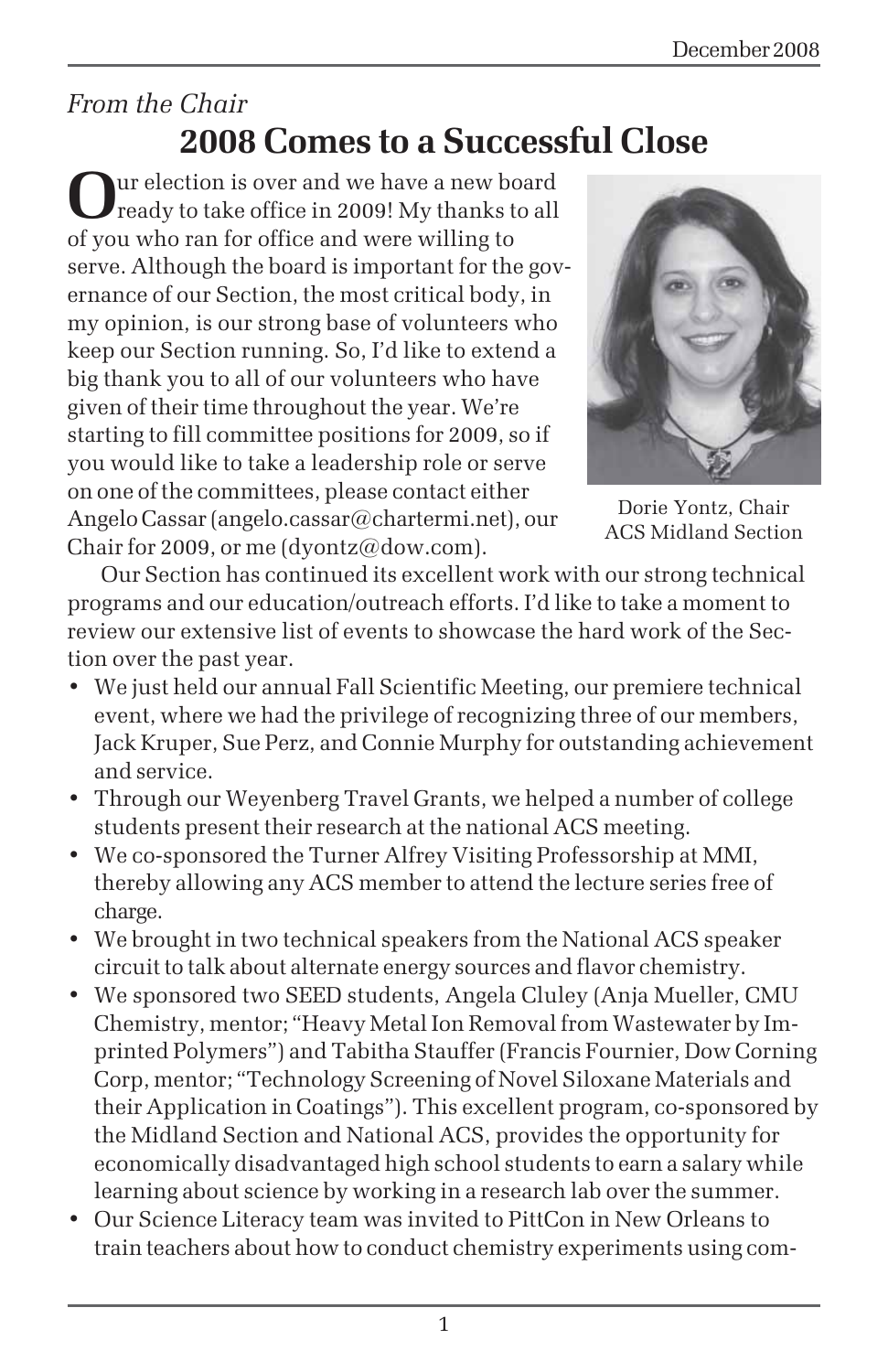mon household materials.

- Activities in schools included Chemistry Olympiad, mentoring.
- We held a celebration of Earth Day ("Streaming Chemistry") in partnership with the Midland Center for the Arts.
- We highlighted our offerings for teachers at the Educator Open House at Midland Center for the Arts.
- We celebrated Professionals Day at the Midland County Fair.
- Our annual SciFest (theme of "Having a Ball with Chemistry") brought together a series of activity booths and demonstrations for the whole family.
- We partnered with Dow Chemical Public Affairs to bring science demos to the Halloween Harvest at the Saginaw Children's Zoo.
- We used our Science Café grant from National ACS to partner with the Grace A. Dow Library, Girl Scout Troop 370, and Lactation Management Series to bring a free event called "Chemistry, Food, and You" to illustrate how chemistry plays a role in the most basic human need, food.

As you can see, a lot of people put in a lot of work to make our Section successful. Please join us!

Danie J. yontz

## *Volunteer Opportunity*

Volunteers are needed for 2009 committee positions and other Midland Section activities. Contact Dorie Yontz (dyontz@dow.com) or Angelo Cassar (angelo.cassar@chartermi.net) for more information.



# THE DOW CHEMICAL COMPANY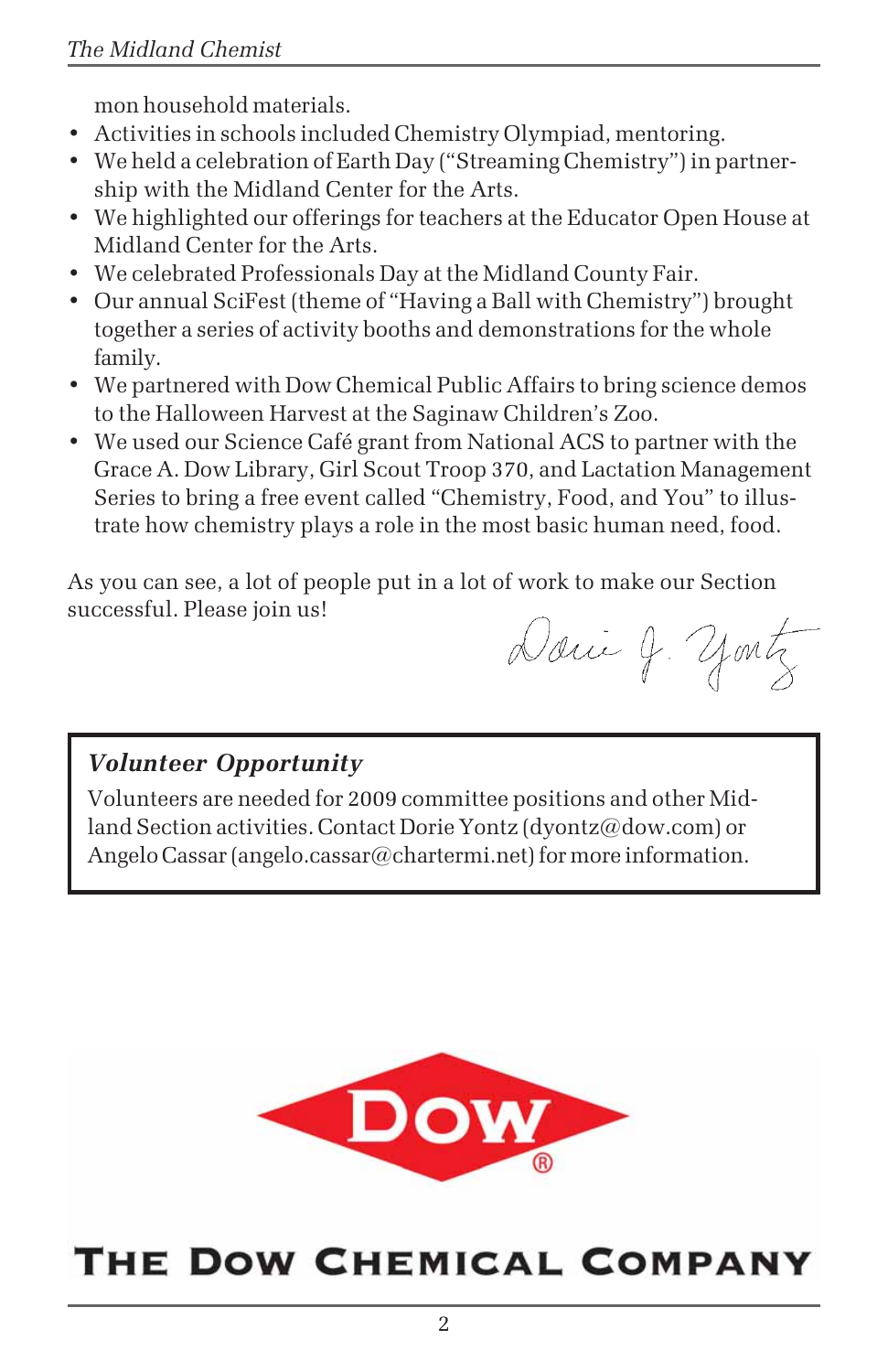*By Mike Owen*

# **Fall Scientific Meeting Features Scientific Presentations, Posters**

**T**he 2008 Midland Section ACS Fall Scientific **L** Meeting was held on Friday, October 24, 2008, at the Midland Center for the Arts and attracted 245 attendees. It was the  $64<sup>th</sup>$  such meeting held by the Midland Section annually since 1945. The theme of the meeting was "Materials for the 21st Century." After welcoming comments by Section Chair Dorie Yontz and FSM Co-Chair Mike Owen, the Section awards were presented by Scott Gaynor, Awards Committee co-chair, and Dorie to this year's recipients. Jack Kruper received the award for Outstanding Achievement and Promotion of the Chemical Sciences**;** Connie Murphy the award for Outstanding Service to the American



*Keynote Speaker Prof. Manoj Chaudhury*

Chemical Society**;** and Susan Perz the award for Outstanding Chemical Technician. Congratulations to these worthy winners. Following the presentation of the awards we recognized the 50-, 60-, and 70-year members of the American Chemical Society. More details on all of the awards are given on pp. 6-13.

The Keynote Speaker was Prof. Manoj K. Chaudhury of Lehigh University. The title of his presentation was "Surface Modification of Organic and Inorganic Materials." Manoj treated us to a splendid lecture on the most important new developments in surface modification technologies. In recent years there has been a great surge of interest in this field, and this topic was an excellent fit with our theme. This visit was a kind of home-



*Registration for the FSM was coordinated by CMU student affiliates.*

coming for Manoj in that he spent part of his career here in Midland at Dow Corning Corporation and for some years held the Dow Corning Chair Professorship at Lehigh University before becoming the Franklin J. Howes Jr. Distinguished Professor.

Three mini-symposia by invited speakers were

3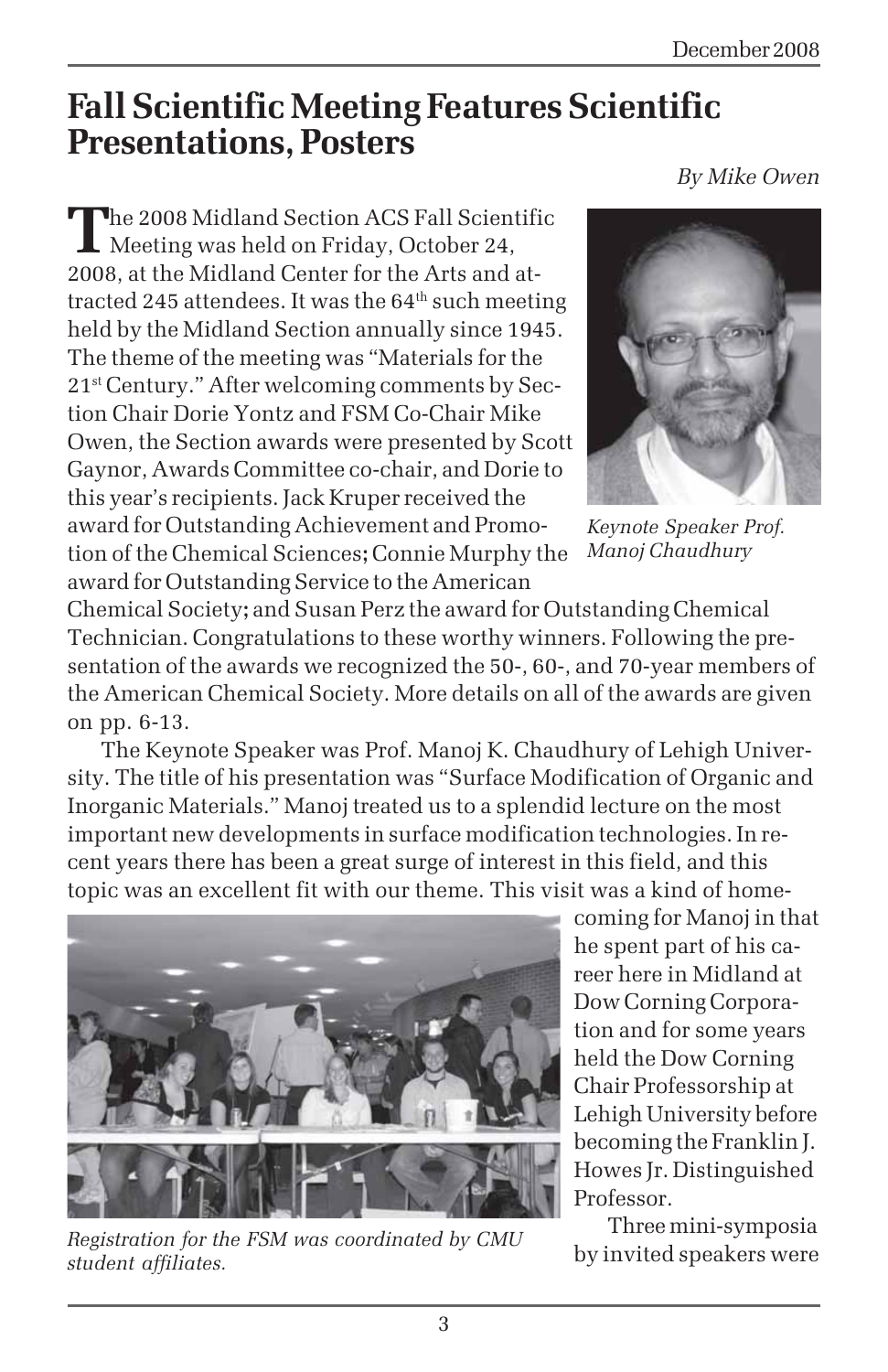## *The Midland Chemist*

also organized around our theme on the topics of Photovoltaics, Chemical Sensors, and Nanostructured Surfaces, chosen to be of particular interest to the Mid-Michigan scientific community. The organizers of these symposia, Ethan Good, Steve



*Lunch was provided by Northwood University caterers.*

Keinath, and Mustafa Mohamed, are to be warmly complemented on the quality and diversity of the speakers that they invited. The aim was to strike a balance between local industrial and academic presenters and in this they succeeded admirably. We were also very pleased to have participants from rather further away.

We also had 12 vendors exhibiting their products and services and over 40 posters in the poster session designed for local industry and university participation. Grace Wan was the winner of the vendor drawing, taking home a new iPod Nano. One extremely welcome new initiative in the poster session was a \$500 prize sponsored by Dow Corning Corporation for the best undergraduate poster. This was judged by the keynote speaker

and the poster chair, Brad Fahlman, with the prize going to Blake Reed of Alma College. The poster session and the vendor exhibition were held together in the brick lobby of the Center for the Arts, while the mini-symposia were held in three of the meeting rooms of the center. This venue was chosen because of the favorable response of



*The vendor exhibit was well attended. Vendors sponsored the social after the meeting.*

attendees and participants to its use for the first time last year. The meeting was preceded by an excellent lunch catered by Northwood University. Following the formal meeting, a social hour funded by contributions from the vendors was held at Oscar's Restaurant followed by the Speakers Banquet at d'Alessandro Villa.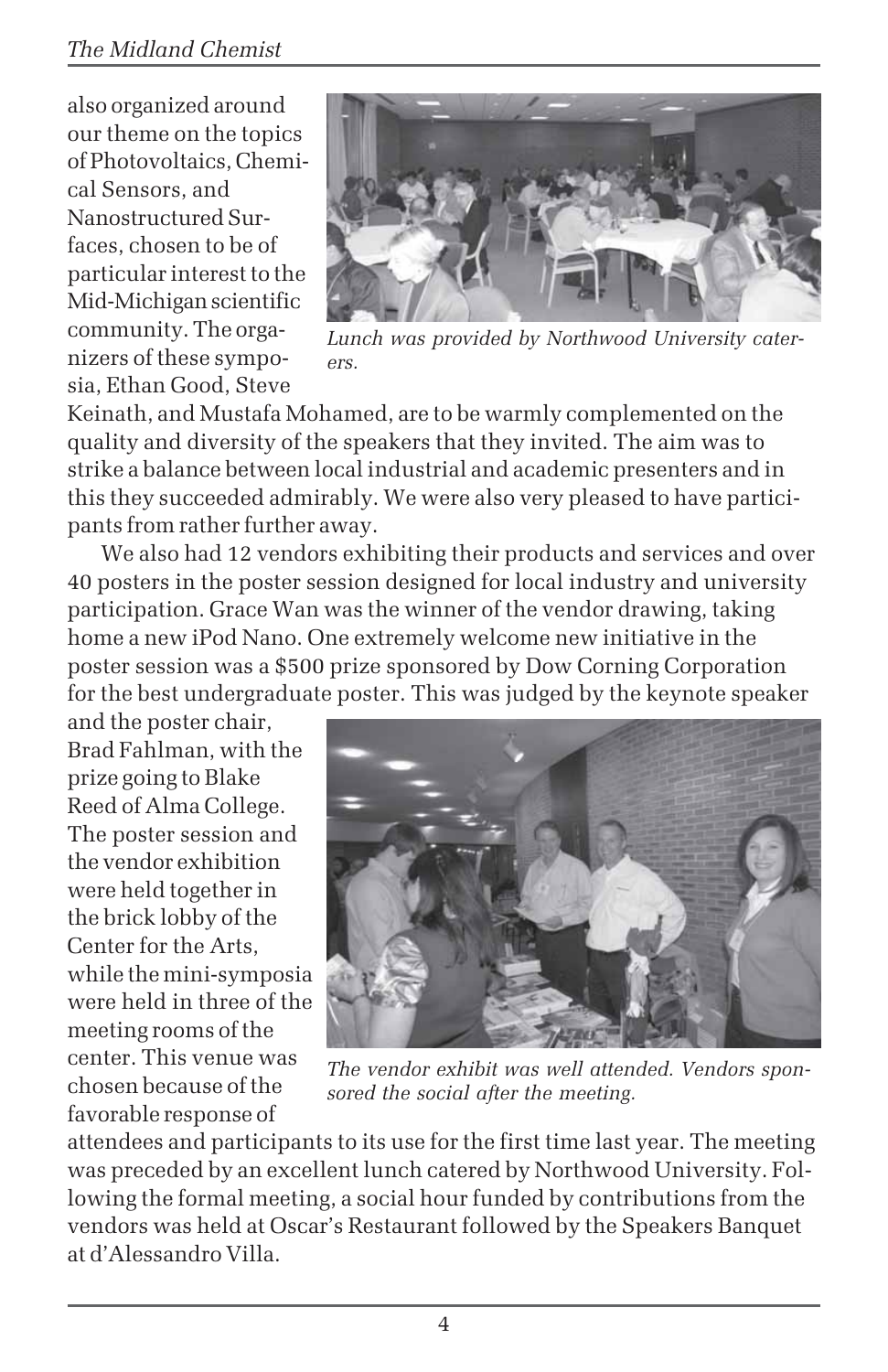Our grateful thanks are extended to all who enabled this meeting to be the success that it was, including committee members, invited speakers and poster presenters, and Midland Center for the Arts staffpersons Debbie Anderson and Bruce Winslow.

## **2008 Midland Section FSM Committee Volunteers**

Mini-Symposia Chairs Ethan Good, Steve

Programs/Website Ann Birch Social/Banquet Dorie Yontz Lunch Petar Dvornic Photography Angelo Cassar

Keinath, Mustafa Mohamed Poster Session Brad Fahlman, Joel Kern Vendor Exhibition Brett Zimmerman, Eric Joffre Publicity Anne Kelly-Rowley, Pankaj Gupta Registration Dale LeCaptain/CMU Student Affiliates General Chairs Petar Dvornic, Mustafa Mohamed, Mike Owen *symposia speakers.*



*Paul Satoh, Neogen Corp., was one of the*



*There were over 40 posters presented from industry and academia.*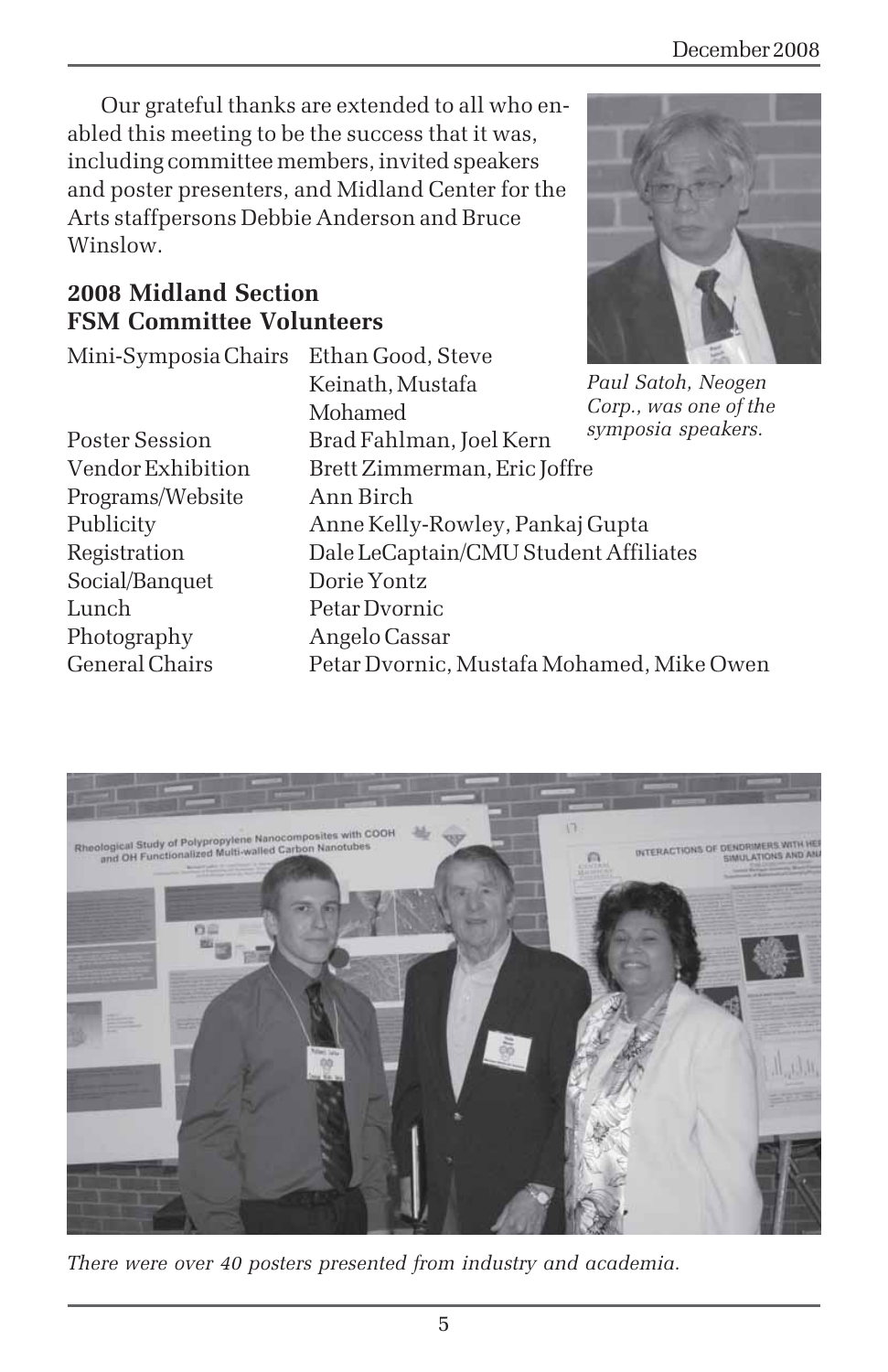# **Midland Section Honors Section Area Professionals**

*By Scott Gaynor*

## *2008 Midland Section Award for Outstanding Achievement and Promotion of the Chemical Sciences – Jack Kruper*

Dr. Jack Kruper has been a researcher at The Dow Chemical Company since 1981. Today Jack is a senior scientist, one of the highest levels of achievement for a researcher at Dow. Over his career at Dow he has worked on a diverse number of projects, including the copolymerization of CO<sub>2</sub> and epoxides, the development of new catalyst systems for the polymerization of ethylene, new oxidation chemistries, new chemicals for radio therapy applications, the development of non-halogenated flame retardants, and most recently on renewable feedstocks.



To quote from his nomination packet: "Jack anticipated the impending glut of glycerin available as a coproduct of biodiesel, and initiated and led the effort to develop a low-cost process to produce epichlorohydrin from glycerin. Dow recently announced the intention of building a world-scale production facility based on this technology." Further, Jack has made it a priority to mentor and develop the next generation of researchers at Dow. He has set the standard for others by his rigorous focus on the scientific method, staying current with the literature, relating business needs to technology in the lab, and through his hands-on experimental research.

Jack has B.S. and Ph.D. degrees from the University of Michigan and is the author of 61 internal Dow reports and 32 external publications and is the inventor on over 55 patents.

## *2008 Midland Section Award for Outstanding Service to the American Chemical Society – Connie Murphy*

Connie Murphy began her career as a technologist at The Dow Chemical Company in 1980, specializing in monomer and polymer synthesis and processing for 20 years. Beginning in 2000 she held both technical and supervisory positions and prior to her recent retirement was a senior administrative supervisor, supervising IT professionals.

Connie's contributions both to her discipline and to the ACS have been widely recognized. She received the Dow Central Research Scientists Organization Outstanding Technologist Achievement Award in 1994 and has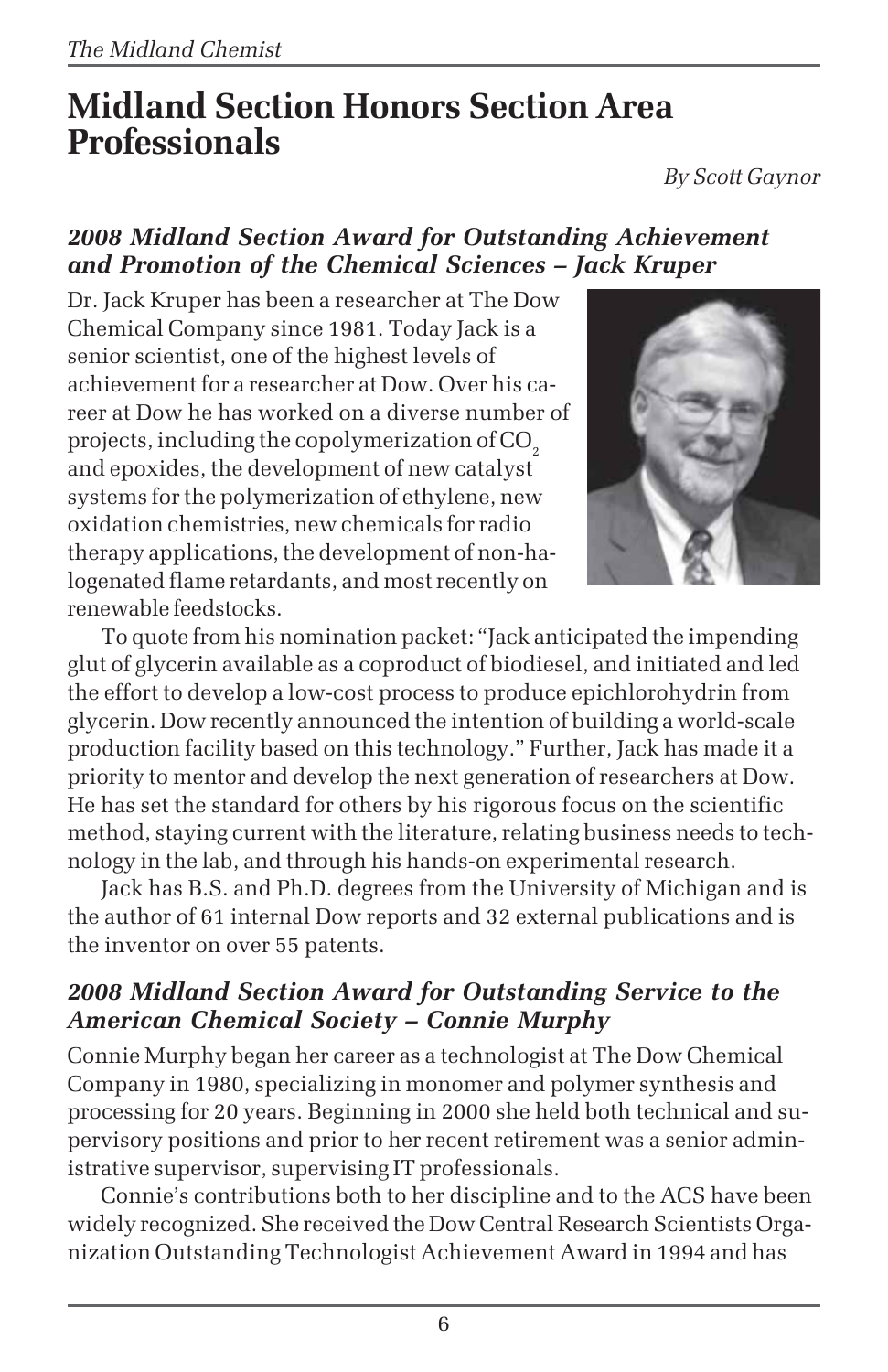obtained five patents. In 1997 she received the Midland Section ACS Outstanding Chemical Technician Award. She has been a member of the Mid-Michigan Technician Group (MMTG) since 1991, a member of the ACS and the Midland Section since 1992, and a member of the ACS Division of Chemical Technicians since 1992. She has been very active in all these organizations, serving as membership chair and director for the Midland Section and chair of MMTG, along with other positions, all while contributing widely on the na-



tional level, serving on national ACS and division committees, including chair of the Division of Chemical Technicians.

Connie obtained an A.A.S. degree in chemical technology from Milwaukee Area Technical College. She has been a member of Phi Theta Kappa and completed undergraduate coursework at the University of Wisconsin with a major in secondary education (math/chemistry).

Connie has been a member of the Delta College Chem Tech Program Advisory Board since 1995 and a participant in ACS "Visits on the Hill" for science advocacy since 2006. She was chair of the National Visiting Committee for an NSF-funded project in chemical technologist curriculum development and a co-principal investigator for an NSF-funded project to incorporate workplace skills and safety in high school chemistry.

## *2008 Midland Section Award for Outstanding Chemical Technician – Susan Perz*

"Sue is the most productive technician that we have ever worked with." "Sue is the best technician that I have ever worked with." These quotes are how Sue Perz is described by her nominators. Since becoming a technician at Dow Corning in 1990, Sue has established a considerable track record. She has authored or co-authored 65 internal technical reports, but more noteworthy, she has over 44 publications in the open literature including peer-reviewed journals, and 15 patents.

Sue has done considerable work in the area of silicon-containing dendrimers for use as release coatings. This work led to two Dow Corning Technical Achievement Awards: "System D Curable Silicone-Organic Material" in 1996 and "Release Force Understanding" in 1998.

Sue has been active in the local ACS section as well as the Mid-Michigan Technician Group, serving as either a director or delegate for MMTG since 2000. Her other professional activities include serving as treasurer of the Michigan Microscopy and Microanalysis Society, as well as director of the newly formed Dow Corning Technician Group.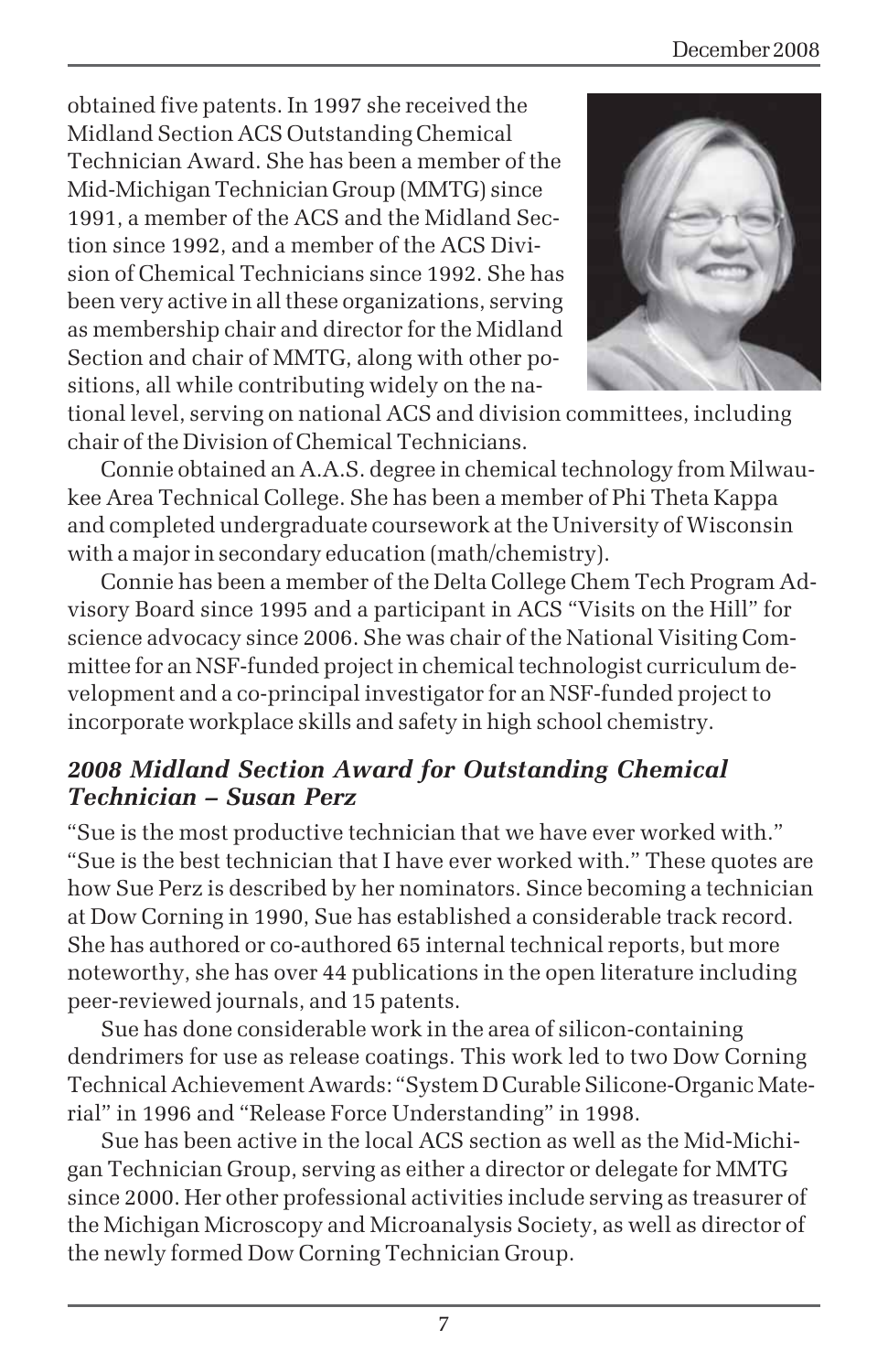# **Midland Section Recognizes Longtime Members**

This year, eleven Midland Section members celebrated milestones in<br>their participation in the ACS, five who have reached their 50<sup>th</sup> year of membership, five celebrating their 60-year membership, and one who has been an ACS member for 70 years. The Midland Section was proud to acknowledge these milestones and the many contributions made by these individuals to the field of chemistry. Formal recognition took place at the Fall Scientific Meeting, held October 24 in Midland. Please see pp. 12-13 for a complete list of longtime members.

## *Seventy-Year Member*

**Richard W. Von Korff** became an ACS member in 1938, one year after he began work as an analytical chemist for Deere & Co. A couple of years later, in 1941, he went to work as a junior chemist for the U.S. Department of Agriculture. Richard left in 1944 to attend college at the University of Minnesota in Minneapolis. Graduating with a B.A. in 1947, he continued on at UMN in graduate studies and completed his Ph.D. in 1951. He then took a post-doctoral research position at the University of Wisconsin (Madison) and worked on coenzyme A for two years.



Moving back to the University of Minnesota in 1952, Richard was awarded a Helen Hay Whitney research fellowship to work on heart mitochondria metabolism. In 1953, he joined the faculty ranks at UMN as an instructor and then subsequently moved up to assistant and associate professor positions over the course of a few years. In the 1960s, Richard moved to the University of Maryland, where he continued his research and teaching, specializing in the study of mitochondrial enzymes. Finally, in the late 1970s, Richard came to the Michigan Molecular Institute as a research professor, where he stayed until his retirement in 1985.

Richard now enjoys traveling and working on his computer. He very much misses his inspiration, Jane Rehn, his wife of many years, who passed away a few years ago.

## *Sixty-Year Members*

**Etcyl Blair** earned his bachelor of science at Southwestern College (Winfield, Kansas) in 1947 and two years later, a master's degree at Kansas

*By Peggy Hill*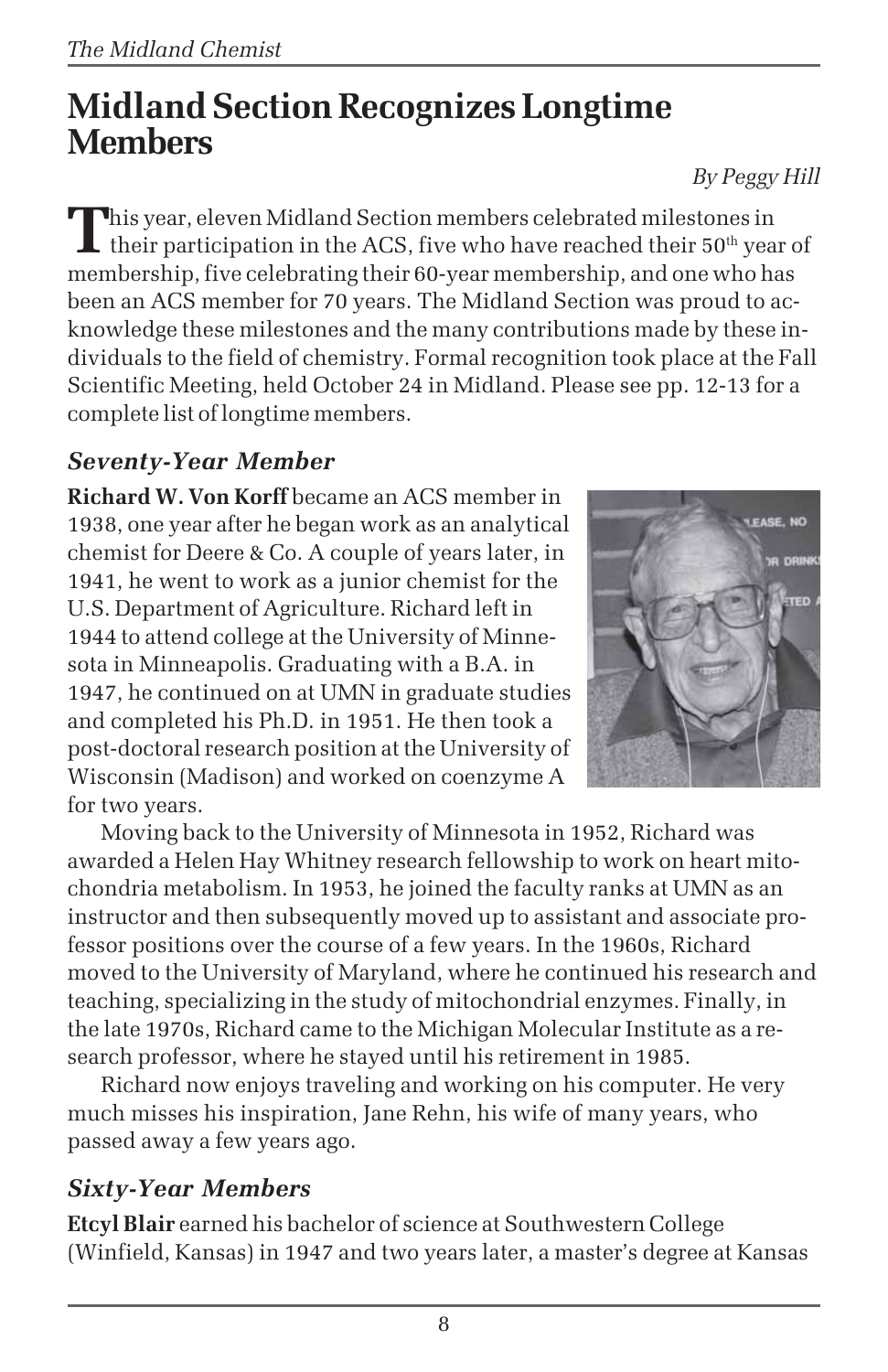State University. He stayed at Kansas State, earned a Ph.D. in 1951, and then took a position with The Dow Chemical Company, where he stayed until his retirement. Starting as a research chemist in agricultural synthesis, he later moved up to head the Edgar C. Britton Research Lab and then the Agricultural Research Lab. In the years before his retirement at Dow, Etcyl served as Vice President of Health and Environmental Sciences.

Etcyl is well known in the Midland area for his many contributions and his support of music. In



fact, his personal passion for music influenced his choice to come to Dow in 1951. Other companies he considered, such as DuPont and Exxon, didn't have their own orchestras. Dow did. This was an irresistible combination for Etcyl—chemistry and music in the same organization. He even jokes that, "I really interviewed for the orchestral position and agreed to do some chemistry on the side." When the company had to cut its music program in 1958, Etcyl, along with several others, formed a board to start a community orchestra that became the Midland Symphony Orchestra. Etcyl played with the MSO until 1966 when he was asked to head the agricultural research lab. He and his wife Ruth have been strong supporters of area music and arts for many years.

Etcyl and Ruth reside in Midland. They enjoy world travel and visiting their three sons and seven grandchildren.

**Robert Fleming** and **Robert Huoni** have been members of ACS for 60 years. As of publication of this issue, no information was available for these two members.

**George Lewenz** obtained a bachelor of science and master of science in chemistry from Case Western Reserve University after serving in World War II. He worked for The Dow Chemical Company in Midland until he retired in 1986. George died in early October. Please see a memorial article on George on pg. 23.

**James K. Rieke** has a 38-year history with The Dow Chemical Company, beginning in 1954. He held positions as associate scientist, polymer physicist, and later, head of the Molecular Modeling Group. His formal education began at the University of Illinois (Champaign), where he earned a bachelor of science in 1949. He pursued graduate studies at the University of Wisconsin (Madison), earning an M.S. in 1952 and a Ph.D. in 1954. After retiring from Dow in 1992, James became an airplane pilot with a num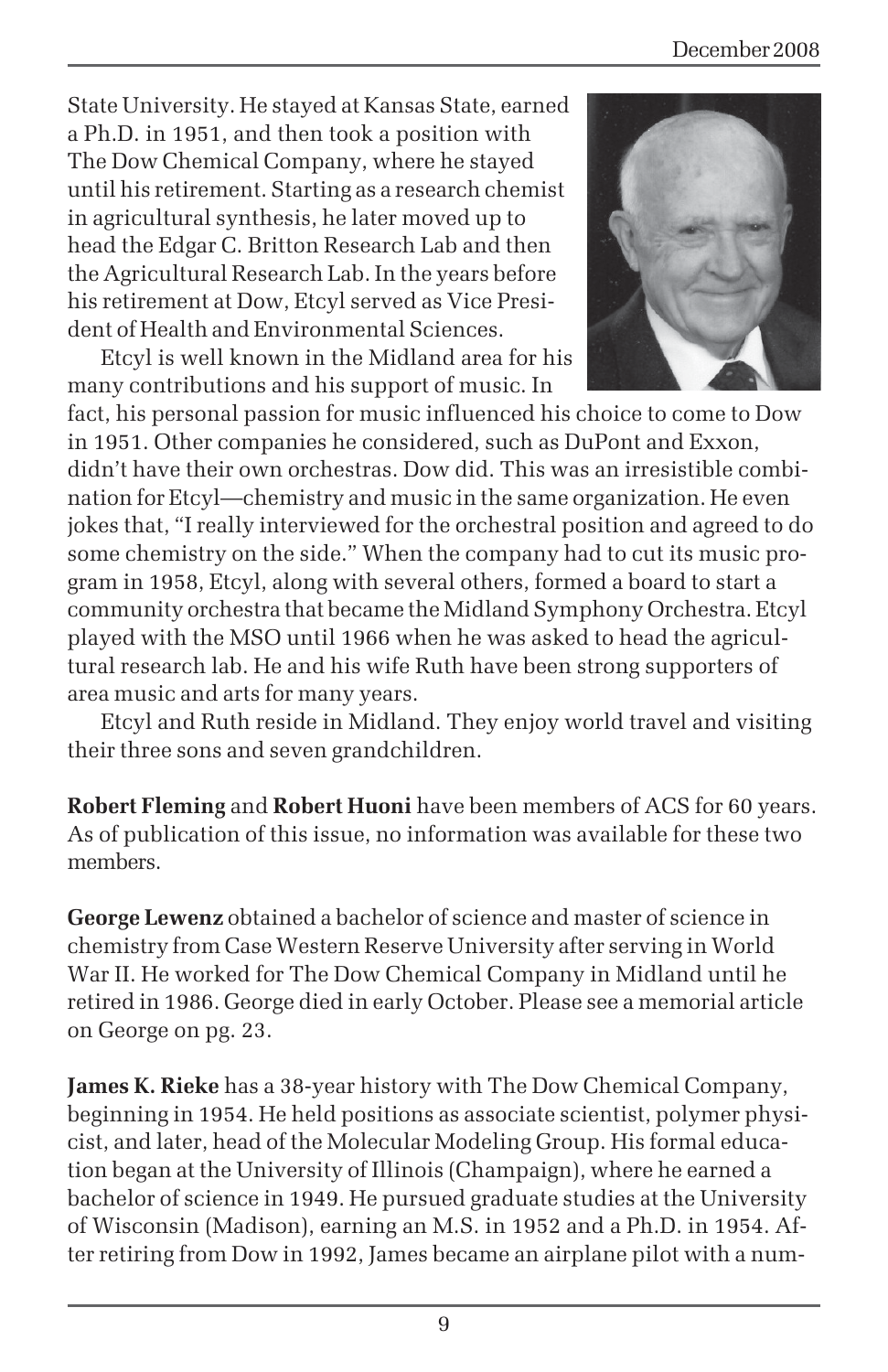ber of ratings. He also spent time at the Michigan Molecular Institute writing hypertext teaching tools for polymer science. James has three daughters and five grandchildren. He lives in Midland.

## *Fifty-Year Members*

**Wendell Dilling** has enjoyed a long research career that is still ongoing. He began at The Dow Chemical Company after completing a B.A. at Manchester College (North Manchester, Indiana) in 1958 and a Ph.D. at Purdue University (West Lafayette, Indiana) in 1962. Research at Dow included ten years in Exploratory Organic Photochemistry (1964- 1974), eleven years in Environmental Photochemical Studies (1974-1985), and six years in High Temperature Lubricants Research (1986-1992). Retiring from Dow in 1992, Wendell shifted gears to take up academic research at Central Michigan University, where he now continues to pursue his research interests in organic photochemistry.



*Wendell won several medals in the 2008 Senior Olympics.*

Wendell is well known as an active participant in the Midland Section, having served in numerous capacities. Currently he is serving as a director and the Midland Section historian. Wendell also continues active participation in chemistry discussion groups, seminars, and review writing.

To keep fit, Wendell turns to bicycling and running. With respect to bicycling, he enjoys both touring and racing, and he works to promote bicycling advocacy as a volunteer for Tri-Cities Cyclists. As a runner, Wendell enjoys his own schedule and also getting involved in various competitions, including the Senior Olympics.

Wendell lives in Midland with his wife, Marcia. The couple has a daughter, Robin, and two granddaughters, Natasha and Shea.

**Jacob (Jake) Eichhorn** has a 43-year history with The Dow Chemical Company. He began at Dow in 1950 as a research chemical engineer in the Physical Research Laboratory. After serving as manager of the engineering division in the Physical Research Laboratory, he transferred to the Plastics Department in 1961, where he organized and managed the TS&D Films and Converted Products Group. Later, as Manager of Special Projects in the Packaging Department, he was involved in the construction and operation of polystyrene foam tray and container plants in the U.S. and Brazil. He then became the development manager for the Dow polycarbonate project, which he followed from the bench to the pilot plant stage. In 1980, he re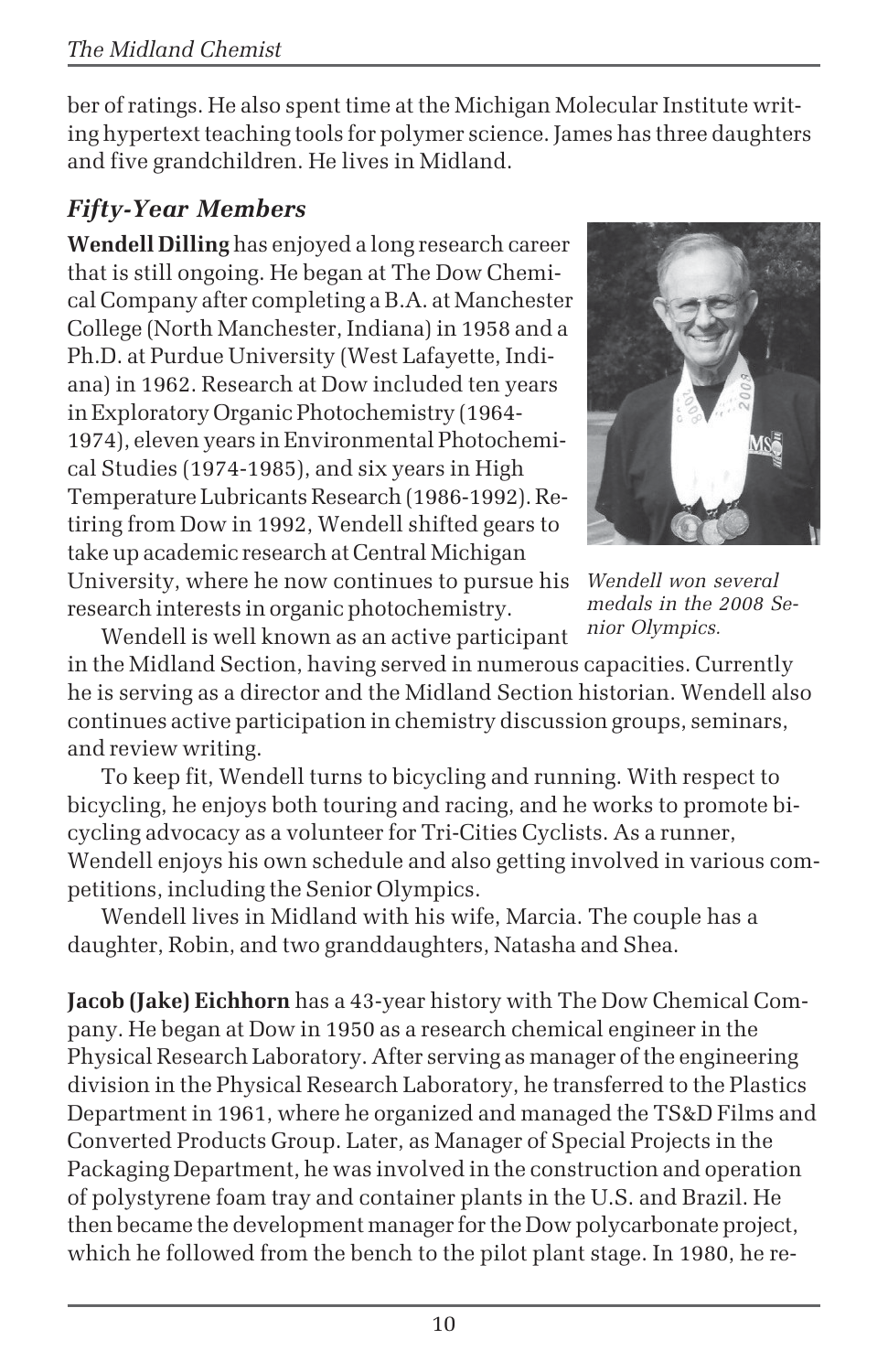joined Central Research as laboratory director for •the Computation Laboratory. In 1986 he became development scientist in the Innovation Development Group. Jake holds 23 U.S. patents and has published numerous technical articles in the course of this work.

Jake's path to Dow wound by way of the University of Michigan, where he earned a B.S. in 1946, an M.S. in 1947, and a Ph.D. in 1950. Jake also is a graduate of the Program for Management Development from the Harvard Business School (1968).



Jake and his wife Mary enjoy traveling. They have spent several trips touring areas in Europe. Both Jake and Mary also actively pursue genealogical research, which they communicate through publications and presentations. They both enjoy golf. The couple has three children and six grandchildren. Their home is in Midland.

**James Hahn** is a 50-year member of ACS. As of publication of this issue, no information was available for this member.

**Robert Moolenaar** is a retired Dow chemist. He earned a B.A. from Hope College (Holland, Michigan) in 1953 and a Ph.D. from the University of Illinois (Urbana, Illinois) in 1957. In 1957 he joined The Dow Chemical Company as an associate scientist in the Inorganic New Products division, where he stayed until 1972. At this time, he moved into the Environmental Sciences Department, where he continued until his retirement in 1992.

Robert lives in Midland with his wife Laura and pursues interests in consulting, travel, and gardening.

**Rudolf M. Salinger** began his chemistry education in New York at the Cooper Union for the Advancement of Science and Art where he earned a B.Ch.E. in 1958. He then headed west to the University of Wisconsin (Madison, Wisconsin), where he completed a master's degree in 1960. Moving southeast, he worked on a Ph.D., pursuing problems in organic chemistry at the University of Cincinnati, graduating in 1963. He then went to California where he spent two years as a post-doctoral fellow at Stanford University.



But, in 1964, The Dow Chemical Company lured him to Michigan,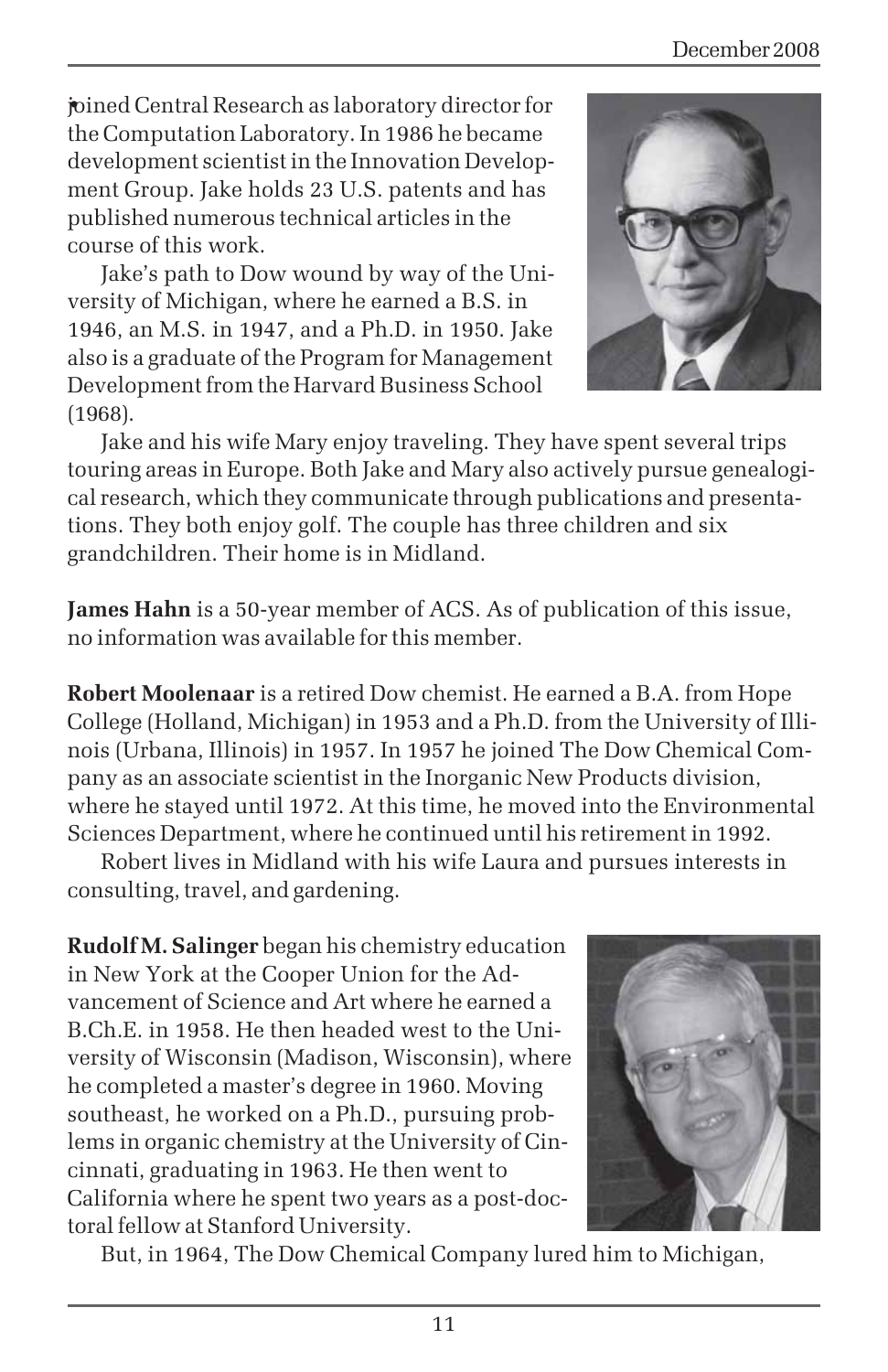where he spent the next 37 years in many different positions: research, pilot plant, metallurgy, silicon, ceramics program, analytical chemistry, and corporation quality assurance. Rudolf retired in 2001.

Rudolf continues to do part-time consulting in quality management systems, volunteers for meals-on-wheels, does tax counseling for AARP, and serves as an officer of Temple Beth El in Midland. He and Sharon, his wife of 47 years, enjoy traveling and visiting their two children and six grandchildren. They make their home in Midland.

# **2008 Midland Section Honor Roll**

*By Ann Birch*

Below and on the following page is a complete list of Midland Section members who have been affiliated with ACS for 50 years or more, along with the year that they joined. Our congratulations and thanks for your many years of dedication to ACS and the chemistry discipline!

## *70+ Years*

| 1936      | Dr. Ludo K. Frevel      | 1939 | Dr. R.W. Von Korff       |
|-----------|-------------------------|------|--------------------------|
|           | 60+ Years               |      |                          |
| 1940      | Dr. Giffin D. Jones     | 1947 | Max L. Bottomley         |
| 1940      | Dr. Lester J. Dankert   | 1947 | Richard E. Anderson      |
| 1940      | William D. Kuhlman      | 1947 | Russell M. Tree Jr.      |
| 1942      | Dr. James D. Head       | 1948 | Dr. C. Kenneth Bjork Sr. |
| 1942      | Earle L. Kropscott      | 1948 | Charles D. Burton        |
| 1942      | Donald D. Mc Collister  | 1948 | Ralph E. Friedrich       |
| 1942      | Raymond H. Rigterink    | 1948 | Dr. Alfred F. Steinhauer |
| 1943      | Dr. Charles F. Raley Jr | 1948 | Dr. David C. Young       |
| 1943      | John L. Schick          | 1948 | Dr. David B. Kellom      |
| 1943      | Theodore B. Braun       | 1948 | Dr. A. Lee Smith         |
| 1944      | Warren B. Crummett      | 1948 | Richard A. Mc Donald     |
| 1945      | Arthur S. Teot          | 1948 | Gilbert C. Frantz        |
| 1945      | Paul H. Sheffield       | 1949 | Robert J. Huoni          |
| 1945      | Richard E. Cook         | 1949 | Robert F. Fleming Jr.    |
| 1945      | Franklin E. Ford        | 1949 | Dr. Etcyl H. Blair       |
| 1946      | Eldon L. Graham         | 1949 | Dr. James K. Rieke       |
| 50+ Years |                         |      |                          |
| 1950      | Dr. Gerard C. Sinke     | 1954 | Donald N. Ingebrigtson   |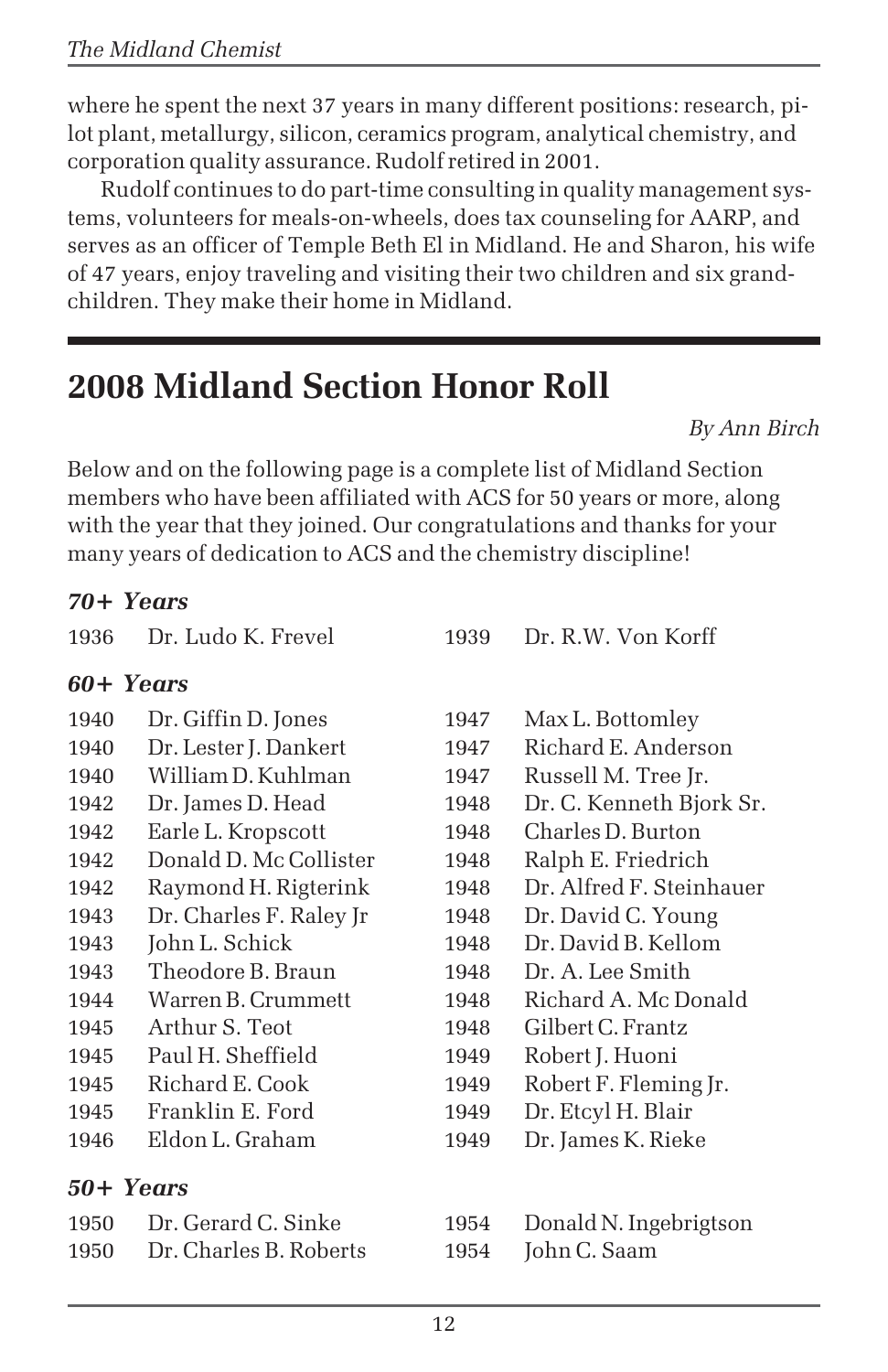| 1950 | William L. Fagley          | 1954             | Dr. Henry E. Hennis          |
|------|----------------------------|------------------|------------------------------|
| 1950 | Dr. Richard H. Hall        | 1955             | Dr. M. Peter Dreyfuss        |
| 1950 | Dr. William R. Nummy       | 1955             | Richard A. Stuckey           |
| 1950 | Louis F. Wirth Jr.         | 1955             | Dr. Douglas E. Leng          |
| 1951 | Gust J. Kookootsedes       | 1955             | Dr. Carlos M. Bowman         |
| 1951 | Owen L. Stafford           | 1955             | Arthur G. Smith              |
| 1951 | Henry J. Dishburger        | 1955             | Bart J. Bremmer              |
| 1951 | Robert A. Delap            | 1956             | Dr. John R. Moyer            |
| 1951 | Gerald A. Clark            | 1956             | Mou Shu Chao                 |
| 1951 | Howard L. Garrett          | 1956             | Leroy Hampton                |
| 1951 | D. Dick De Line            | 1956             | Carl P. Zupic                |
| 1951 | Dr. Robert L. Miller       | 1956             | Dr. Robert M. Nowak          |
| 1952 | Vernon A. Fauver           | 1957             | Dr. H. David Russell         |
| 1952 | Dr. Richard E. Skochdopole | 1957             | Thomas J. Delia              |
| 1952 | Robert H. Lyons            | 1957             | Dr. Linneaus C. Dorman       |
| 1952 | Dr. Robert W. Belfit Jr.   | 1958             | Dr. Thomas Gillespie         |
| 1952 | Dr. Fred D. Hoerger        | 1958             | John P. Lorand               |
| 1952 | Donald L. Miller           | 1958             | Dr. Dale J. Meier            |
| 1953 | Dr. F.M. Scheidt           | 1958             | Dr. Wendell W. Meyer         |
| 1953 | George K. Greminger Jr.    | 1958             | Richard B. Moreau            |
| 1953 | Dr. Fred A. Blanchard      | 1958             | Joseph L. Bevirt             |
| 1953 | Dr. Frank L. Saunders      | 1958             | Walter E.F. Rupprecht        |
| 1953 | William C. Taylor          | 1959             | Dr. Wendell L. Dilling       |
| 1953 | Loren A. Haluska           | 1959             | Dr. Rudolf M. Salinger       |
| 1954 | Robert J. Cierzniewski     | 1959             | Dr. Robert J. Moolenaar      |
| 1954 | Theodore W. Selby          | 1959             | Dr. Jacob Eichhorn           |
| 40F  |                            | 10F <sub>0</sub> | $T_{\text{max}} = T \cdot T$ |



**Global Language Translations and Consulting, Inc. A Full Service Technical Translation Agency** 

**Email: info@gltac.com Toll Free: 877 688-7267 Phone: 989 839-5804 Fax: 989 839-5838** 

**Competitive, Flexible—Committed to your Success! Highly efficient and cost-effective translation processes NEW Korean patent MT service - \$39 (limited to text only documents) Over 70 languages available, MSDS, Labels, Patents...** 

> **WWW.GLTAC.COM 720 W Wackerly St., Suite 8 Midland, MI 48640-2769**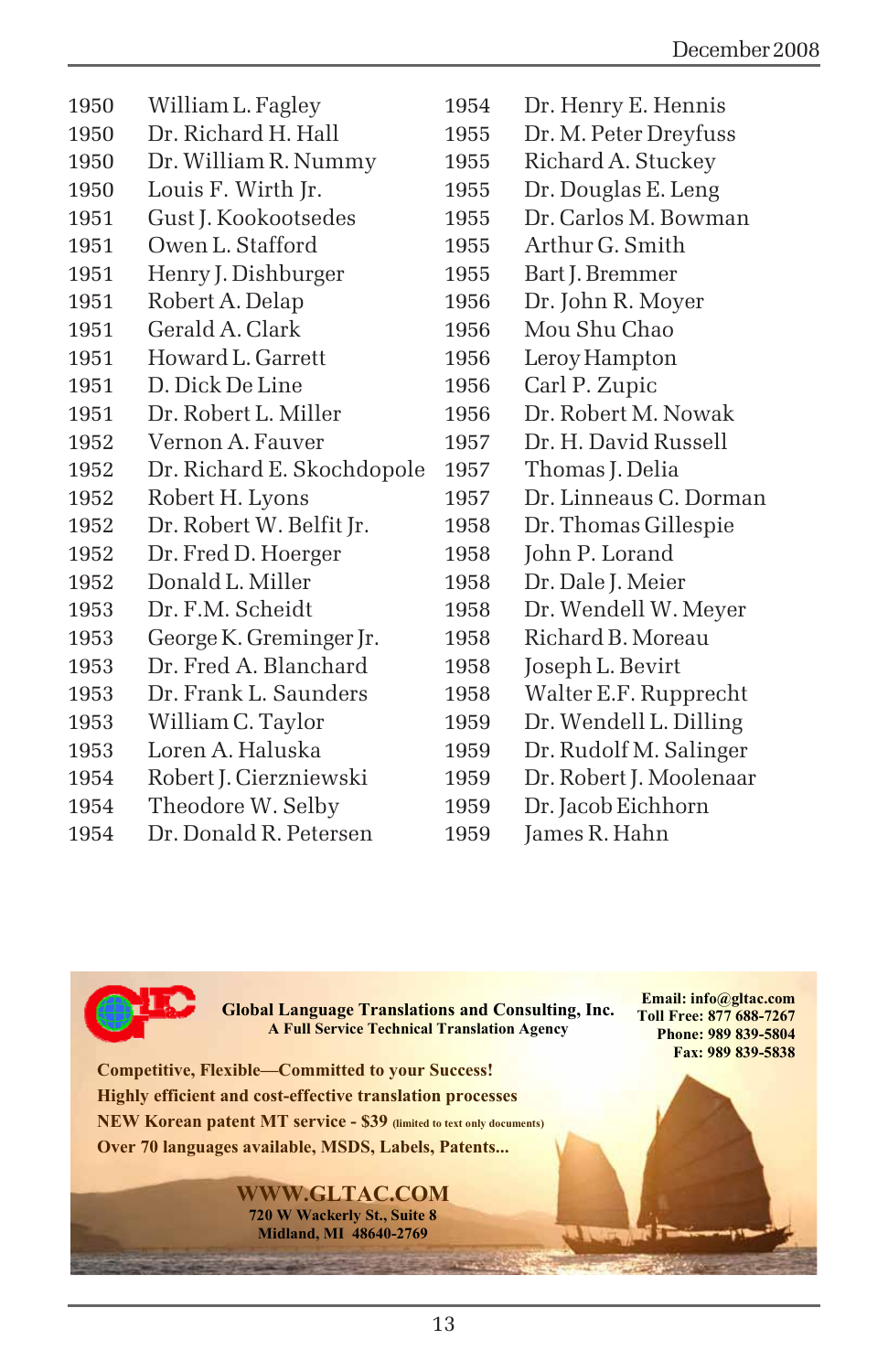# **Results in for the Section Election**

*By Kevin Lewis*

**O**n behalf of the Nominations and Elections Committee, I would like to thank all the candidates for agreeing to run this year for an elected position in the Midland Section of the American Chemical Society. To remain strong and vibrant, our society depends on volunteers. Your willingness to consider giving of your time and talent in the leadership of the Midland Section is a perfect example of this spirit. Board members for 2009 are shown below, with those elected this year in bold type and the year their term runs through in parentheses. The director, councilor, and alternate councilor positions carry a term of 3 years; all others carry a 1-year term.

| Chair       | Angelo Cassar            |                     |
|-------------|--------------------------|---------------------|
| Past Chair  | Dorie Yontz              |                     |
| Chair-Elect | <b>John Blizzard</b>     |                     |
| Secretary   | <b>Michelle Cummings</b> |                     |
| Treasurer   | <b>Janet Smith</b>       |                     |
| Chair, NEC  | <b>Kevin Wier</b>        |                     |
| Councilors  | Kurt Brandstadt (10)     | Bob Howell (11)     |
| Alt. Counc. | Gretchen Kohl (10)       | Dale LeCaptain (11) |
|             |                          |                     |

#### *Directors*

| Jennifer Dingman (09) |                    | Wendell Dilling (10) Gina Malczewski (11) |
|-----------------------|--------------------|-------------------------------------------|
| Tina Leaym (09)       | Steve Keinath (10) | Ann Norris (11)                           |
| Dale Meier (09)       | Dave Stickles (10) | Dee Strand (11)                           |

The 2009 term of office begins January 1, 2009. All elected officers can obtain additional information on the bylaws and on their role and responsibilities on the Midland Section web site at http://membership.acs.org/m/ midl/leaders.htm. A list of 2008 officers and committee chairs is also on that page. For those who ran as candidates but were not elected (and for all members), please consider other volunteer opportunities within the Midland Section. Also, please consider running for elected office in the future!

I would also like to thank our numerous members for taking the time to vote. We received a total of 232 valid ballots from our 699 voting members (33.2% return). Your eagerness to participate in our election allowed for our proposed bylaw change to pass (213 for, 14 against). One of our incentives to encourage members to vote was a drawing for an iPod Nano; Robert Appell's outer envelope was drawn, and he is the lucky winner. Congratulations, Rob!

*Nominations and Elections Committee: Kevin Lewis (Chair), Dorie Yontz, Dee Strand, Kurt Brandstadt, Brian Marinik, and Angelo Cassar*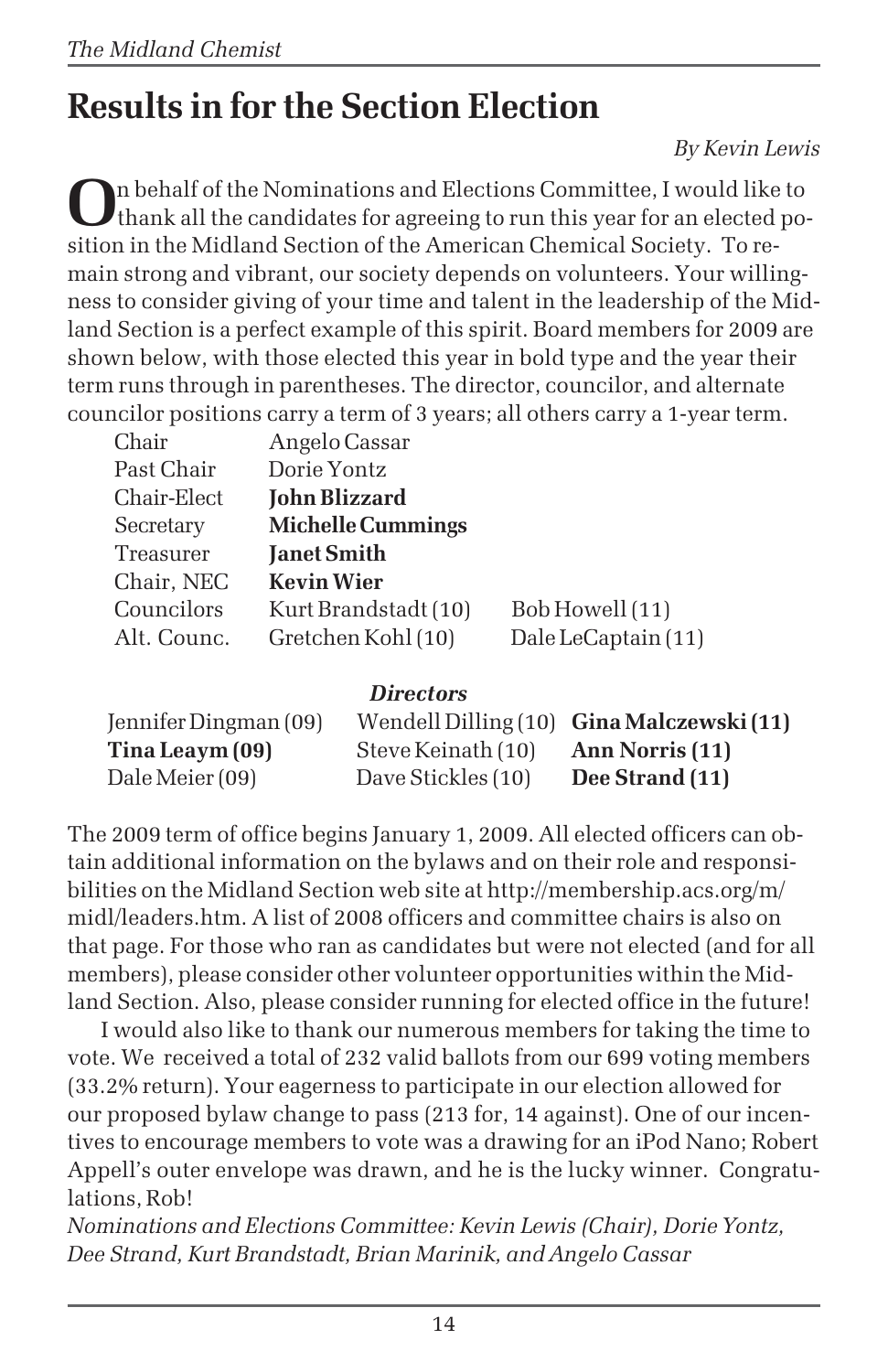# **Fall Weather Can't Cool Down MMTG**

*By Dana Fuerst, MMTG Chair*

**J**ust because the weather outside is cool doesn't m<br>that MMTG has cooled down on activities! In<br>honor of National Chemistry Week, the MMTG, the I ust because the weather outside is cool doesn't mean that MMTG has cooled down on activities! In Midland Section of the ACS, and Delta College co-sponsored Sci-Fest 2008 at Delta College on Saturday, October 18.

On the chilly morning of Friday, October 24, Dave Stickles and I worked at the Delta College Career Pathways, where thousands of area high school students could find out more information on careers that interest them. The most difficult part is that so many students don't think that chemistry is fun! So it is up to the people representing the chemical technology career to grab uninterested students' attention.

How? Many high school girls are interested in their hair and makeup…which is chemistry! Many high school boys are interested in using their hands to work…which is a common thread for chemical technicians! We even had one very skeptical young man who insisted that he didn't use chemistry at *all* over the summer. After insisting that he didn't swim or go out in the sun, I asked if he washed his hair…of course you know the answer to that one!

Several members attended the Fall Scientific Meeting on the afternoon of Friday, October 24, where we presented our "MMTG in 2007" poster. The



Connie Murphy re- *MMTG 2008 Chair, Dana Fuerst, presenting the "MMTG in 2007" poster at the Fall Scientific Meeting*

poster was an excellent way to highlight what MMTG did in 2007 that helped us win the "Best Local Section/TAG Interaction" award from TECH. Two MMTG members also received awards at the meeting. Elected Delegate Sue Perz received the *Outstanding Chemical Technician* award from the Midland Section and long-time active member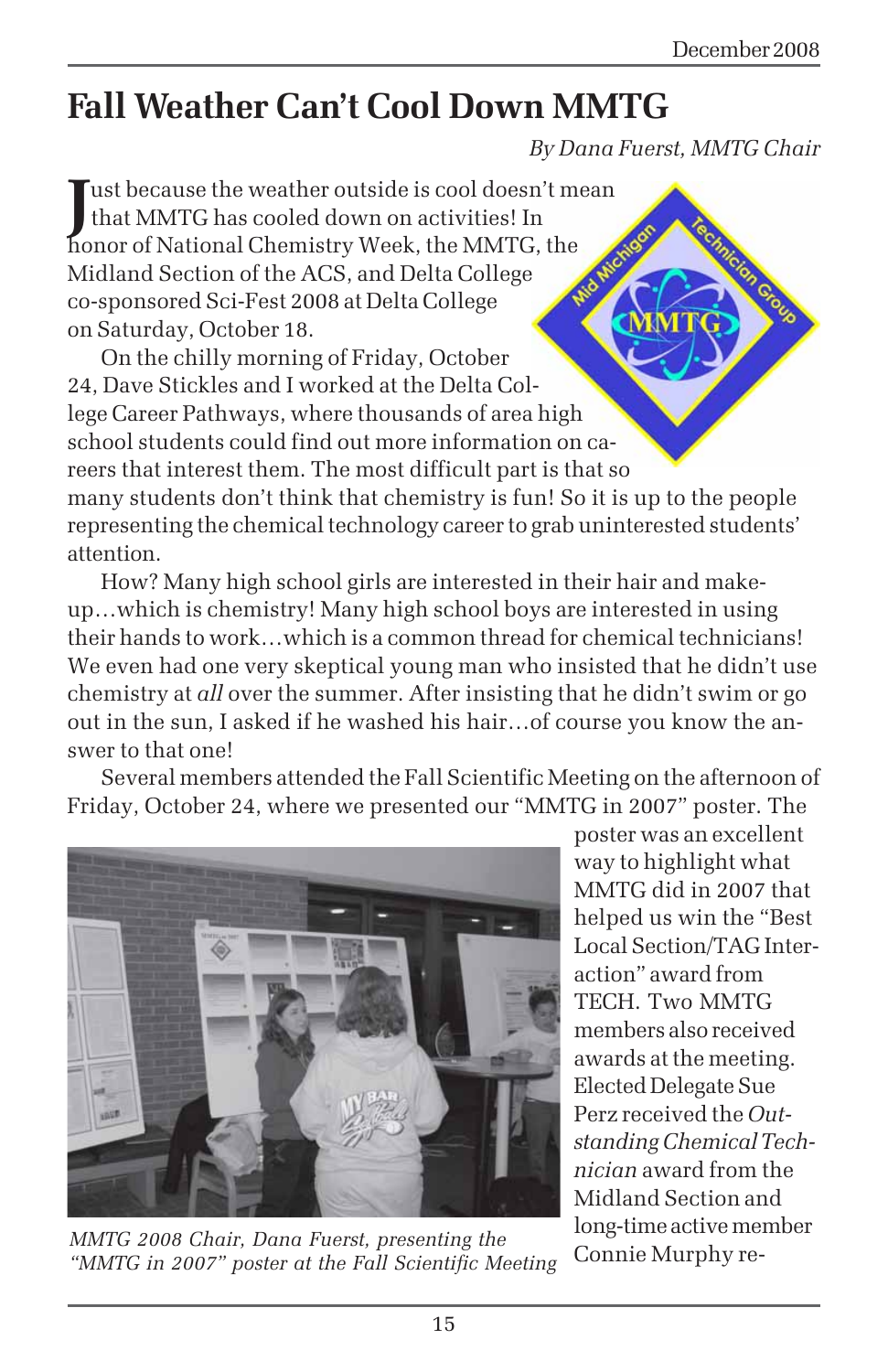ceived the *Outstanding Service to the ACS* award. Both recipients are very deserving of their awards and MMTG is proud to have them as active members! See pp. 6–7 for more details on these two awardees.

The lunchtime Career Development talk that was originally scheduled for October has been postponed until the end of January 2009 due to a conflict in scheduling. This event will still be held at the Delta College Main Campus and will be open to anyone interested in attending. This event will be funded by the Equipping the 2015 Chemical Technology Workforce mini-grant that MMTG received from the national ACS.

MMTG is currently in the process of collecting donations for our annual Adopt-A-Family event. Each year, members donate money so we can participate in this program organized by the Salvation Army. The need to adopt families will be greater this year than in previous years so we are encouraging others to participate in any way possible. Families from this program range in size from an individual and up. So, for as little as \$90, you can help someone who is in dire need. Check with your local Salvation Army for details or feel free to contact me at dfuerst@dow.com and I will help you make contact.

MMTG is in the process of holding our annual elections and the results will be in soon. We are also finalizing the plans for our annual Member Appreciation/Meet the 2009 Board Year-End Luncheon. The date of the luncheon will be Tuesday, December 9, so mark your calendar now. Delicious food will be catered at the Dow Corning Auburn Site Conference Room H for the event. You can bet that it will involve not only some tasty food but a few good laughs! At this event, we will also be awarding our annual *Volunteer of the Year* award to a member who has gone above and beyond for MMTG in 2008. Be sure to check out our next update article to see who the big winners are and have a safe and happy holiday season.



#### • Technical writing

- Editing
	- Technical graphics
		- Electronic publishing
			- Training
				- Consulting

Struggling with a crucial conference paper, presentation, thesis, or report? Need a manual for new equipment, a computer program or a work process?

Editech is a full-service technical communication firm that specializes in chemistry-related documentation. Contact us todav!

Visit Editech at www.editech-mi.com or call (989) 832-7485.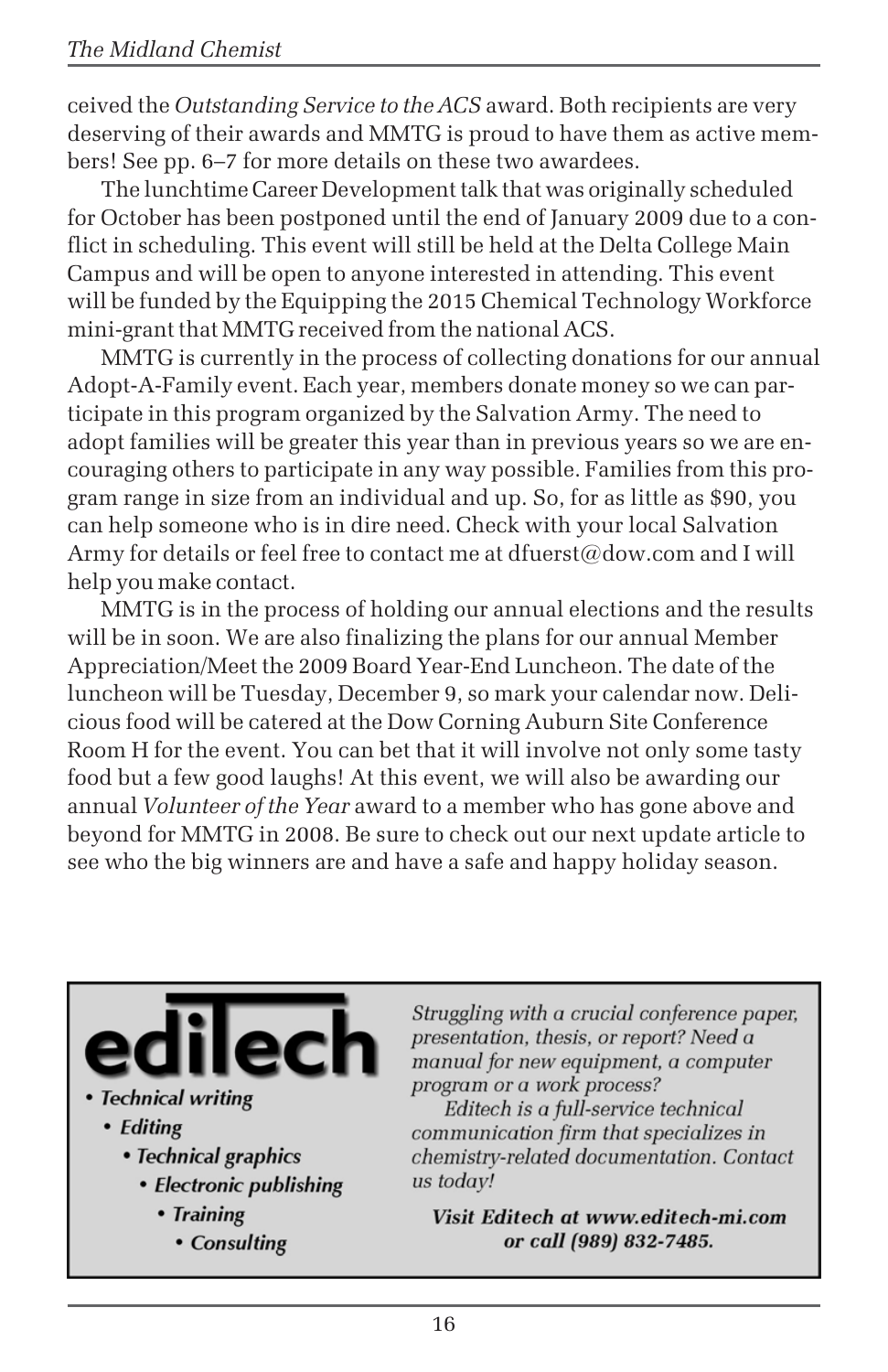# **Midland Section Member Zank Receives National Award**

*By Mike Owen*

It is our great pleasure to acknowledge<br>
that a member of the Midland Section, t is our great pleasure to acknowledge Dr. Gregg A. Zank of Dow Corning Corporation, is the recipient of the 2009 Earle B. Barnes Award for Leadership in Chemical Research Management. This award is administered by the American Chemical Society and was established by The Dow Chemical Company in 1982 to recognize individuals who have demonstrated outstanding leadership and creativity in the discipline of chemical technology management. Awardees must have established a record of successful research projects brought to fruition by strongly motivated researchers. His award citation reads "Dr. Zank is a highly regarded and respected



Chief Technology Officer, both within the business and academic communities. He has a proven track record of scientific leadership, invention, people development, and business impact." Congratulations to Gregg on this fine accomplishment. He joins a very distinguished list of awardees; this list can be found on the ACS website.

Gregg joined Dow Corning in 1985 with a Ph.D. in inorganic chemistry from the University of Illinois at Urbana. He quickly rose through the science and technology ranks and is currently a Vice President, Chief Technology Officer, and Executive Director of Science and Technology at Dow Corning. Among his many technical achievements are forty-five patents and a similar number of publications. The innovations outlined in these documents include advanced monolithic and composite ceramics, electrodes for rechargeable batteries, and high-temperature thermosetting plastics and resins. He now leads the thousand-plus global science and technology professionals who are engaged at Dow Corning in the New Business and Technology Incubator, and in the product development, process engineering, and technical service arenas. Gregg also heads an Innovation Priority that includes not only science and technology innovation but new business and financial models as well.

Gregg has an impressive portfolio of external activities and accomplishment. Just limiting ourselves to some of his local Michigan activities, we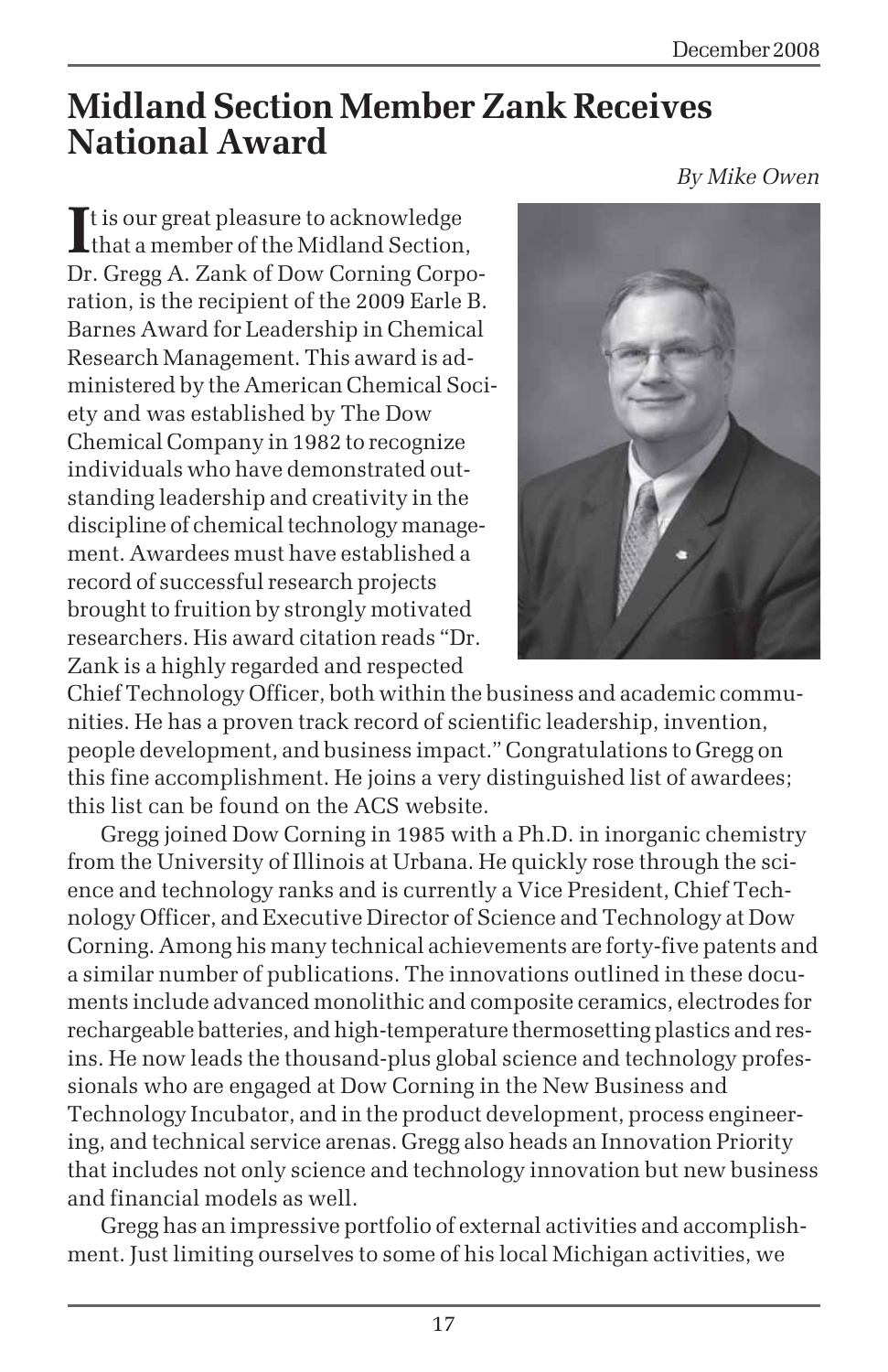draw attention to the board of directors for institutions as diverse as Michigan Molecular Institute, Detroit Area Pre-College Engineering Program, Central Michigan University Research Corporation, and Lake Huron Boy Scouts of America. He also serves on Michigan's Climate Action Council and is a State of Michigan Industrial Small Technology Advisor assisting in developing high technology with the Michigan Economic Development Corporation.

Gregg is a strong supporter of ACS and has been a member for almost thirty years. Locally, we are particularly fortunate that he has ensured continued financial support of our Section by Dow Corning. In line with his strong commitment to scientific education of young people, he particularly favors these funds being directed to outreach and educational activities of the section such as our Donald R. Weyenberg Memorial Student Travel Grants and Project SEED, the ACS summer research internship for economically disadvantaged high school students. His latest much-appreciated initiative was to sponsor the award for the best undergraduate poster at our recent Fall Scientific Meeting.

# **Deadlines for 2009 Midland Chemist**

*By Ann Birch*

Below are the deadlines for the 2009 issues of *The Midland Chemist*. The editorial calendar will be available on the web site in late December. January 12 March 9 May 11 July 13 September 14 November 9

## *We're responsible . . .*

In 1988, the American Chemistry Council (ACC) launched Responsible Care® to respond to public concerns about the manufacture and use of Chemicals. Through this initiative, Dow Corning Corporation and other ACC members and partners are committed to continually improving our responsible management of chemicals.

We're responsible because we care.

#### **DOW CORNING**



© 2001 Dow Corning Corporation. *Dow Corning* is a registered trademark of<br>Dow Corning Corporation. *Responsible Care* is a registered service mark of<br>the American Chemistry Council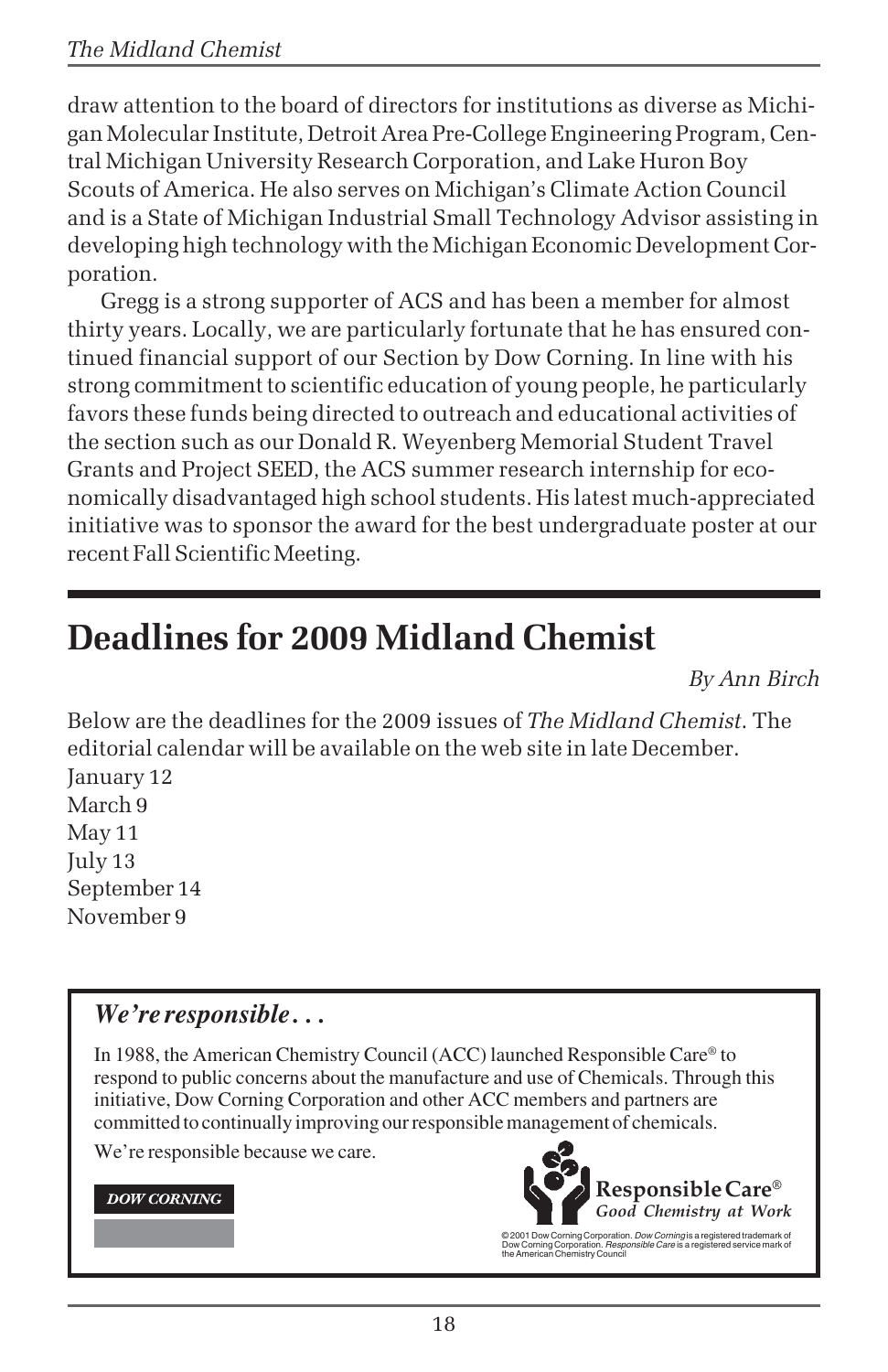# **SciFest 2008 A Hit with Young Scientists**

*By Joan Sabourin*

**O**n Saturday, October 18, 2008, Delta College, the Midland Section of the American Chemical Society, and the MidMichigan Technician Group celebrated National Chemistry Week through SciFest 2008 with the

theme of "Having a Ball with Chemistry." The day's special guest was Delta College Board member Dr. Thomas Lane, who is the 2008 President-elect of the 160,000 national and international member American Chemical Society.

The theme was carried out in a variety of ways with hands-on activities provided by exhibitors from:



*Special guest Dr. Thomas Lane with Gretchen Kohl.*

- Midland Section of the American Chemical Society's National Chemistry Week Committee – Beads, Balls, and Chemical Bonds
- MidMichigan Technician Group The Color of Chemistry
- SVSU Chemistry Club Molecular Modeling Polymers for Sports Equipment
- Professional Glass Blower Blowing Glass Balls
- St. Mary's of Michigan Field Neurosciences Institute Think First: Use Your Mind to Protect Your Body
- Midland RC Modelers
- Society of Plastics Engineers Use and Processing of Plastics
- American Institute of Chemical Engineers Having a Ball with Bubbles
- Midland Conservation District's Earth and Water Tunnels
- Delta College Faculty and Staff Activities from the Science, Biology, Health and Wellness divisions; Fitness Center; and Food Services, Facilities Management, A-V, and Business Services. A Delta soccer team member provided activities and a presentation ran continuously about how chemistry has had an affect on a variety of sports.

Newspaper articles and SciFest 2008 announcements appeared twice in the Saginaw News, the Saginaw Township Times, and the October 2008 paper and web issue of the Saginaw Valley Family Magazine. There were 26,500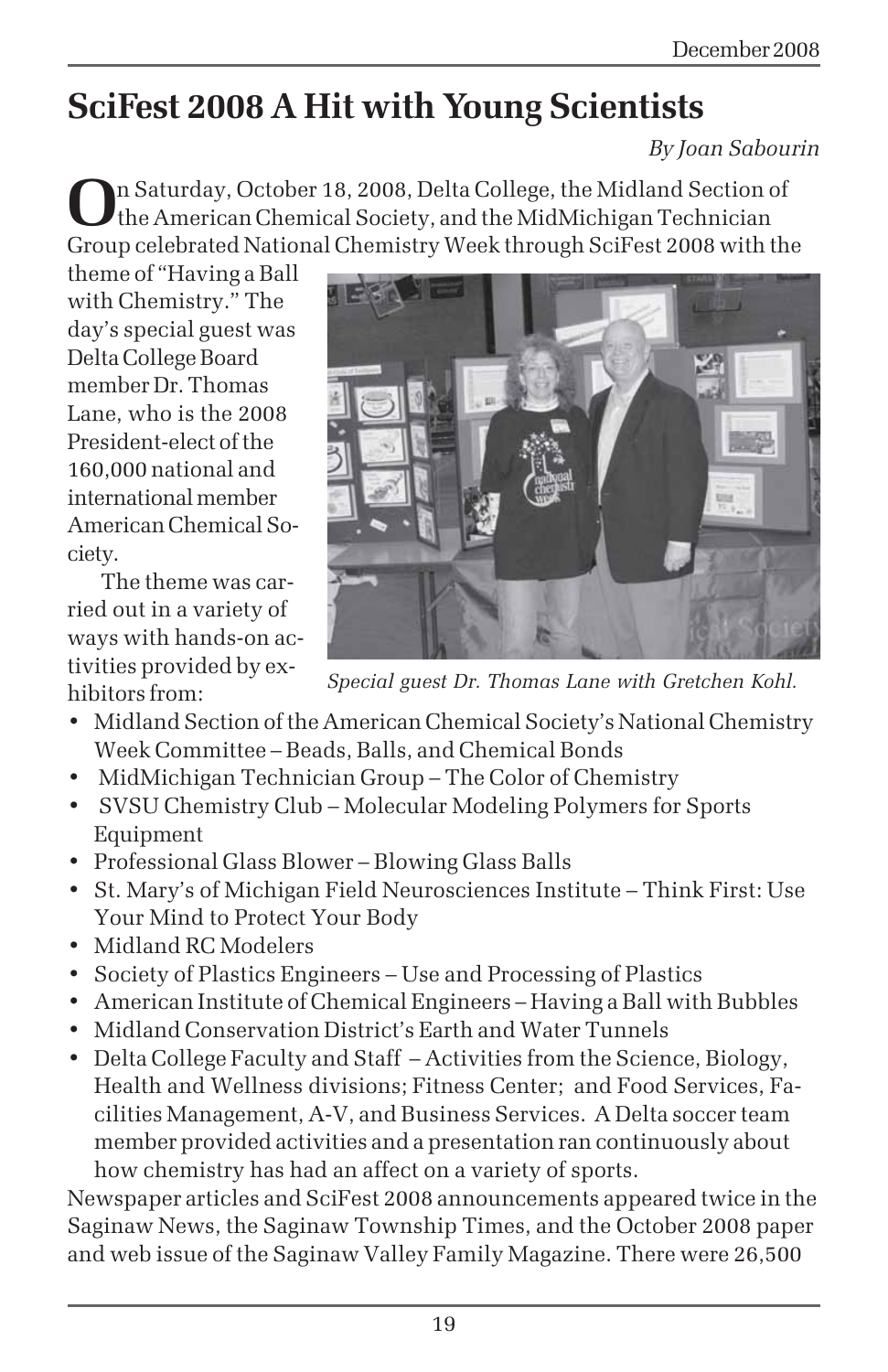flyers that were delivered to area schools in Bay, Midland, and Saginaw counties. There were about 80 volunteers and about 800 to 1000 participants.

An email from one participant sums up what many said verbally:

"Thank you and all the volunteers who put on the Sci-fest. Our second grader is planning to be a scientist and was thrilled to meet so many scientists and engineers. We are trying to support her curiosity and plans in the hopes she won't get turned off by the fourth grade and ditch her plans for college. We elders were impressed with all the women involved; she did not even note it. We heard your interview on 90.1 FM. Thanks again for all the hard work that obviously went into such a large project. Even our preschooler is still talking about all the things we saw and got to try out. We all had fun and learned new things."

*SciFest 2008 Committee: Joan Sabourin (Delta College), Dave Stickles (MMTG), Gretchen Kohl (NCW), and Angelo Cassar (ACS)*



*There were lots of exciting things to do and see at the 2008 Sci-Fest at Delta College.*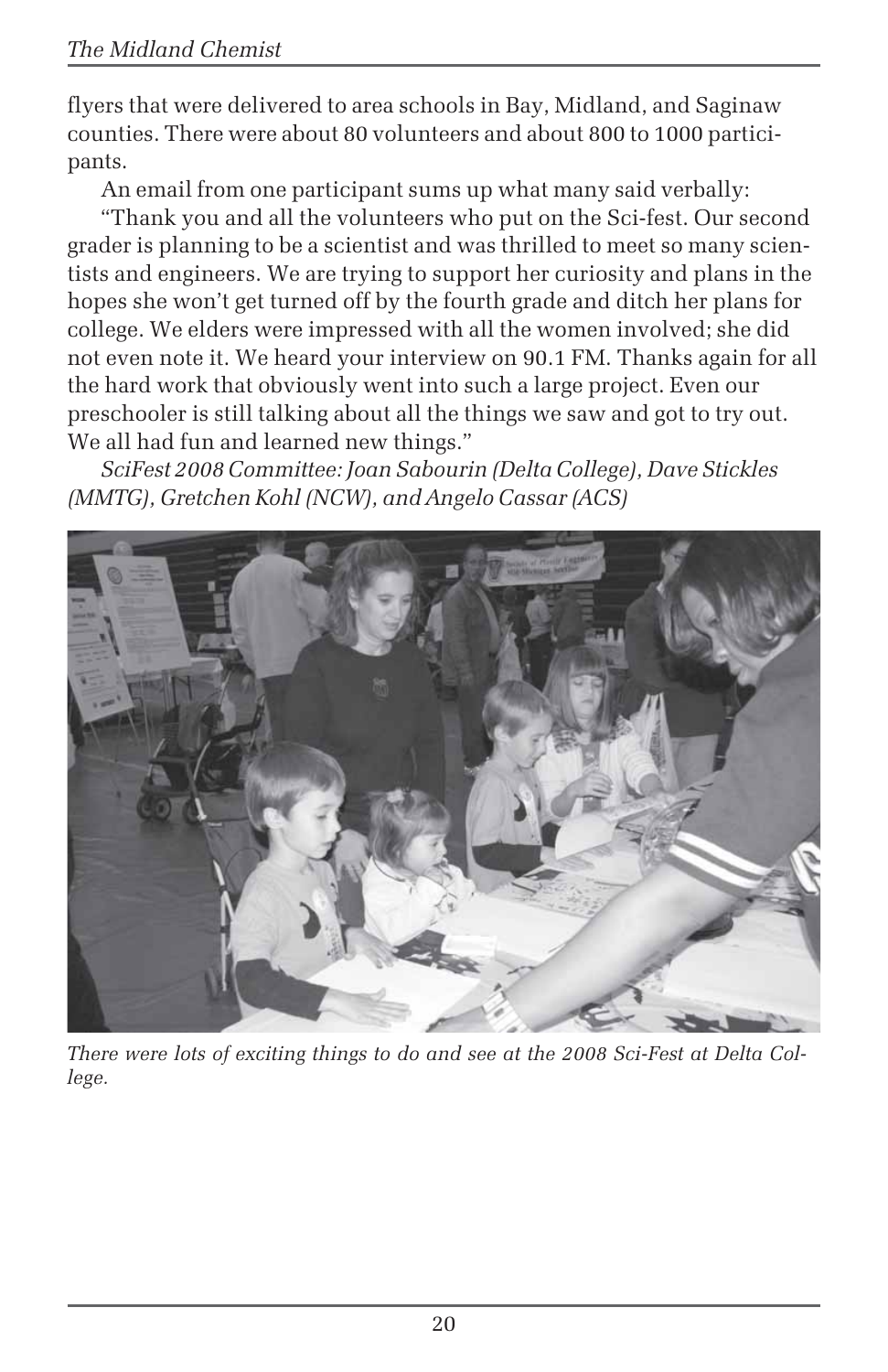# **A Conversation with Dr. Slime**

### *By Ann Birch*

**M**ichael Garlick is a chemist/laboratory technician at Delta College who has been wowing young audiences with his science shows for over 17 years. He is a freqent participant in the annual SciFest event sponsored by the Midland Section, Delta College, and the Mid-Michigan Technician Group and has also been a contributor to other ACS events through the years.

- Q: How long have you done Dr. Slime shows?
- A: I started it in 1990 and as long as schools call me, I'll keep hard at it.
- Q: Where do you live and work?
- A: I live in Saginaw and work in the Bay City area at Delta College for the Chemistry Dept.
- Q: Are all of your Dr. Slime science shows free?
- A: I wish they all were. Until I can hook-up with a major sponsor, I have to try to get grants, single show sponsors, or charge a small fee to reflect my actual costs.
- Q: Why do you do the crazy things you do as Dr. Slime?
- A: Dr. Slime isn't crazy, he's just mad about the fun to be found in science. As a kid I remember this guy who came to my school and made science look so exciting. I want to do that—I want to excite, educate,



*Dr. Slime (aka Mike Garlick) works with young scientists during Sci-Fest.*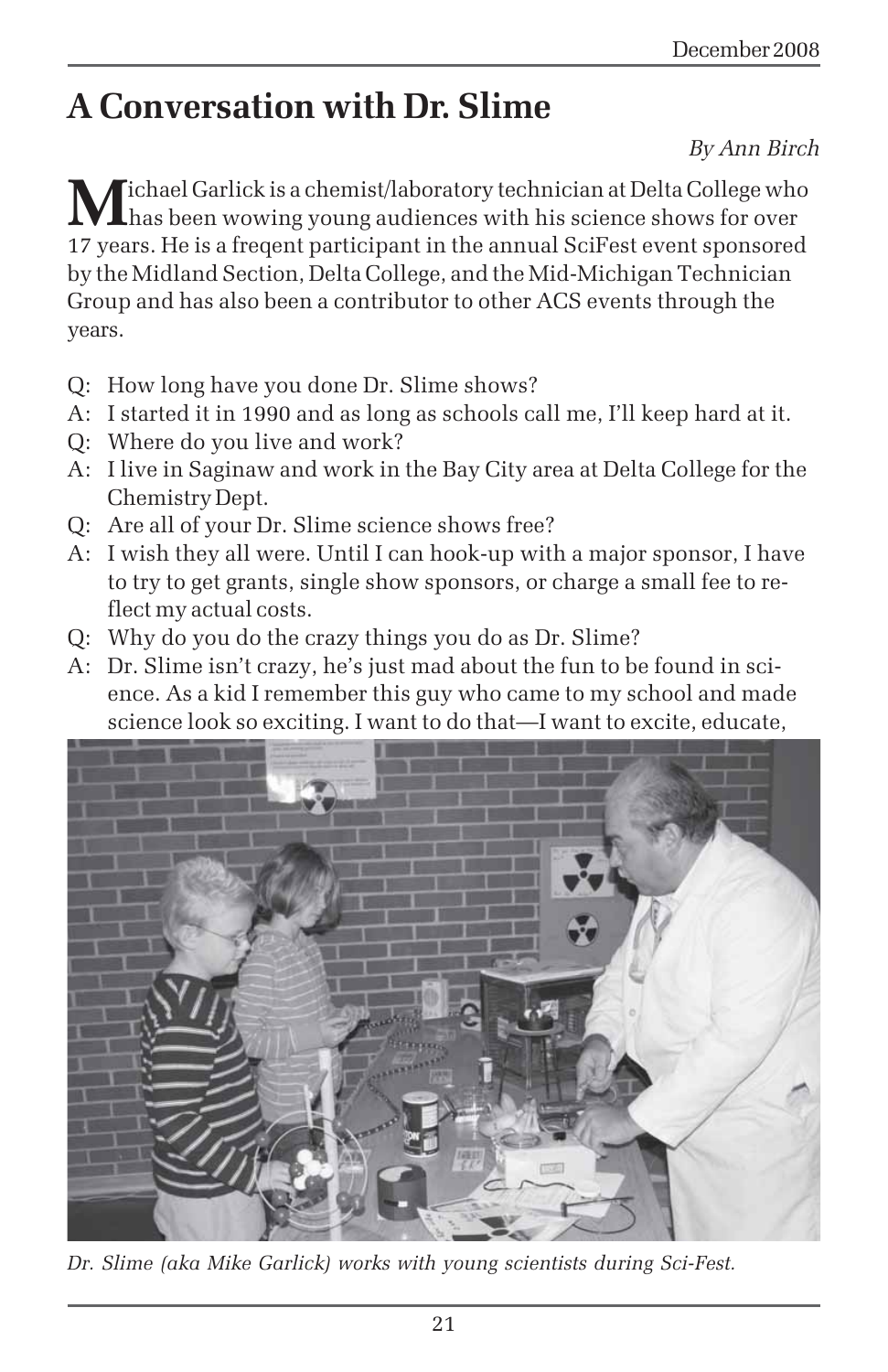and entertain. I want to make a difference to a few kids out there, and maybe start the cycle all over again.

- Q: What is the farthest you have traveled to present a show as Dr. Slime.
- A: 2100+ miles. I was flown to the Pacific Science Center (PSC) in Seattle, Washington, to do 10 shows in one week for them. If you ever get out to Seattle, check out the PSC, it's cool!
- Q: Do you have a day job?
- A: Yes, Dr. Slime is a professional hobby of mine. I do about 30 shows each year. The remainder of my time is spent as a chemist/laboratory technician at Delta College. I also teach college chemistry as an adjunct professor for SVSU.
- Q: Are you really a doctor?
- A: Nope, it was an honorary degree conferred upon me by the kids. I actually am a chemist/secondary educator, who wanted to work in the lab, teach kids, and do fun stuff in science.
- Q: Why is your hair green?
- A: Two reasons: first, because it shatters the stereotypical view one has of a chemist and second, because the kids told me to and they love it. In fact the kids named me Dr.Slime and, like slime, the name stuck.
- Q: Where can the reader find out more information about Dr. Slime?
- A: Check out my website http://www.doctorslime.com.
- Q: What does Dr. Slime do for fun?
- A: I have a ton of hobbies. I raise carnivorous plants, I take care of my koi and water garden, and I like to hike and geocache.

# **ACS Careers Industry Forum**

*From National ACS*

**J**oin us for the next ACS Careers Industry Forum:

|          | Date and Time: Thursday, January 9th, 2009, 2-3 p.m. ET     |
|----------|-------------------------------------------------------------|
| Speaker: | Dr. Thomas H. Lane, President-Elect of ACS, Director, Glo-  |
|          | bal Science and Technology Outreach and Senior Research     |
|          | Scientist, Dow Corning Corporation.                         |
| Topic:   | "Mastering the Necessary Skills for the Present and for the |
|          | Future"                                                     |

Take this personal opportunity to listen to the newly elected president of ACS discussing skills you will need now and in the future to launch your career to new heights. Go to the site below to register: http:// surveys.acs.org/se.ashx?s=04BD76CC5AD7268A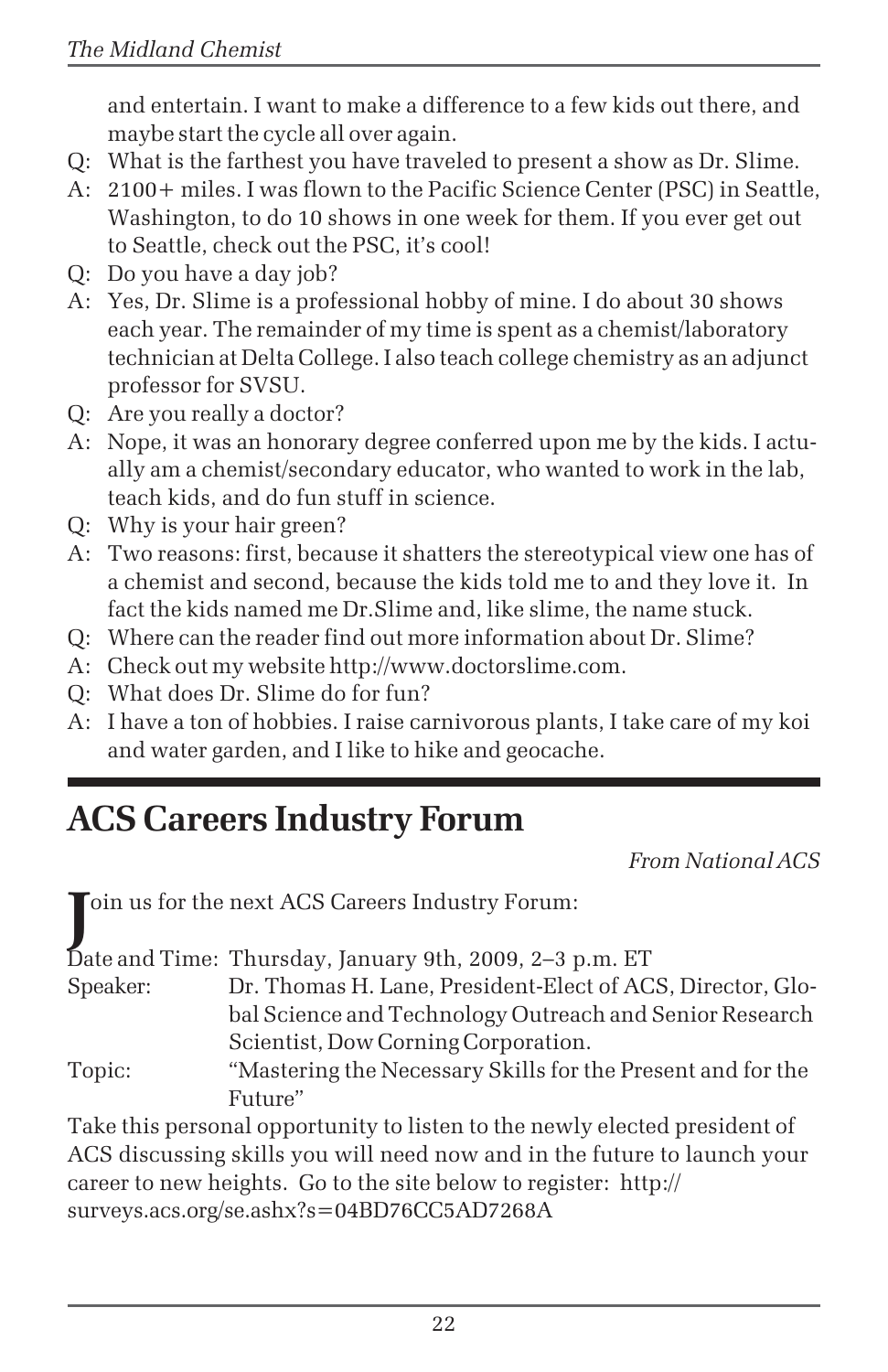# **In Memoriam**

*Adapted with permission from the Midland Daily News*

## **George F. Lewenz**

George F. Lewenz, 88, died in October 2008. He was born in Berlin, Germany, in 1920, the son of Paul and Marie Lewenz. In 1938, he left to attend the University of Zurich, but in 1942, along with his brother Stefan Lewenz, he emigrated to the United States. Shortly thereafter, he voluntarily entered the U.S. Army, where he trained in military intelligence and interrogation of POWs. He was awarded a military citation and the distingushed Bronz Star for dedicated service to our country. After the war, he earned his bachelor of science and master of science degrees in chemistry from Case



Western Reserve University. He worked for The Dow Chemical Company in Midland until he retired in 1986. He relocated with his wife to Walnut Creek, California, in 1999. George joined ACS in 1949. He enjoyed classical music, travel, and community theater. He is survived by Bess, his best friend and beloved wife of 58 years. He leaves four children and their families.

*Special Note:* George was interviewed as part of the Veteran's History Project, American Folklife Center, Library of Congress. The link to his information is:

http://lcweb2.loc.gov/diglib/vhp/bib/.loc.natlib.afc2001001.08228.

## **Scholars Program Accepting Applications for 2009–2010**

## *From National ACS*

Tow in its 14<sup>th</sup> year, the Scholars Program has supported over 1990 students during their undergraduate studies in the chemical sciences. For more information and to access the on-line application form, go to www.acs.org/scholars, call toll-free 800-227-5558, ext. 6250; e-mail scholars@acs.org; or write to the American Chemical Society Scholars Program,  $1155\ 16<sup>th</sup>$  Street, NW, Washington, DC 20036. The deadline is March 1, 2009.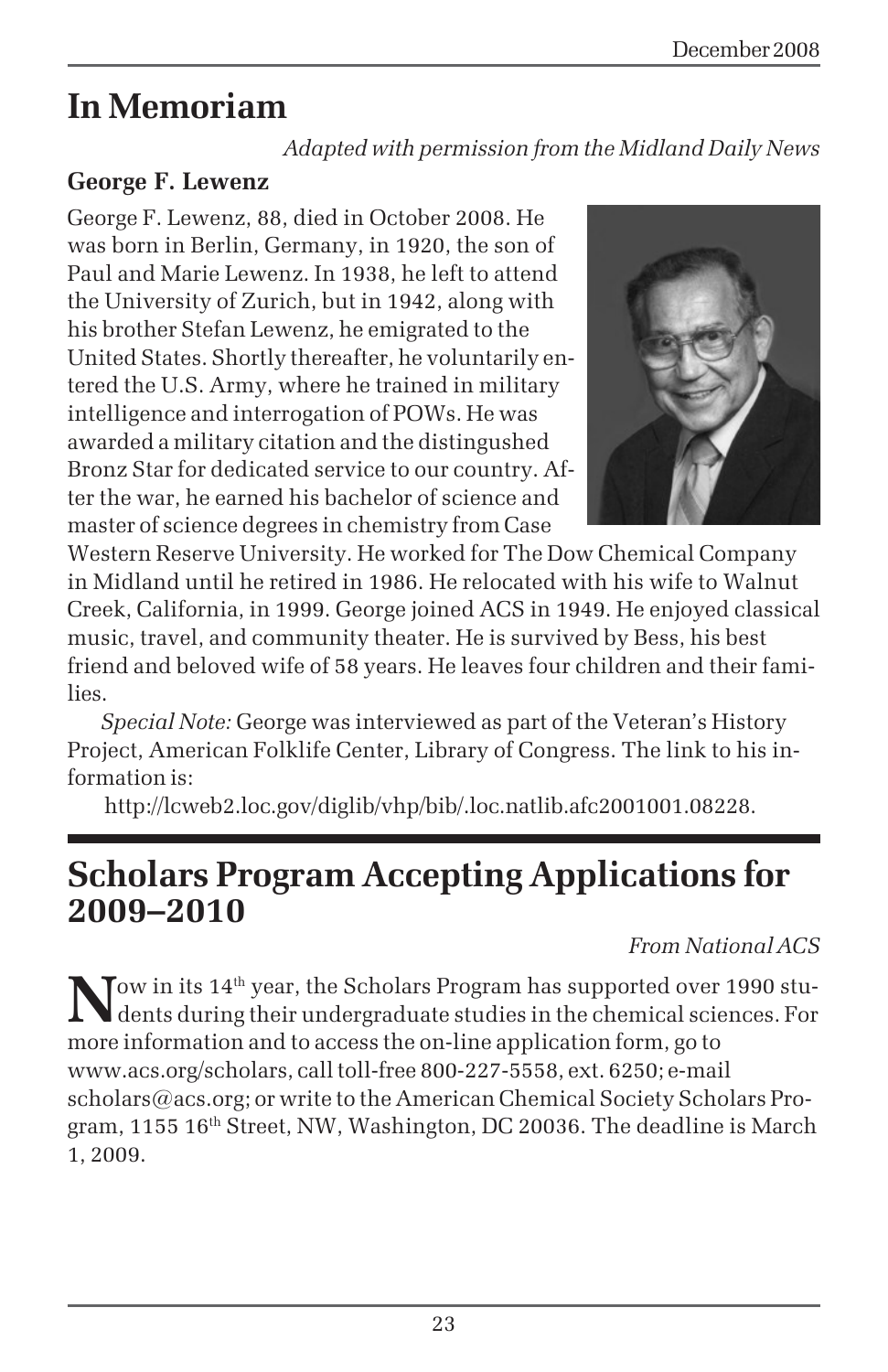# **2009 Midland Section Board Meetings**

*By Angelo Cassar*

**B**elow are the dates for the 2009 Midland Section meetings for the Board<br>of Directors, all of them on the third Monday of each month, except July when there is no meeting. All meetings are from 7:00 p.m. to 9:00 p.m. at the Midland Center for the Arts in the designated room.

| January 19   | Board Room        |
|--------------|-------------------|
| February 16  | <b>Board Room</b> |
| March 16     | Board Room        |
| April 20     | Board Room        |
| May 18       | Garden Room       |
| June 15      | Board Room        |
| August 17    | Board Room        |
| September 21 | Board Room        |
| October 19   | <b>Board Room</b> |
| November 16  | Board Room        |
| December 21  | Board Room        |
|              |                   |

# **Meet Your Midland Section Leadership – Get Involved!**

*By Ann Birch*

**O**n Monday, January 19, 2009, we're going to hold a get-together for Midland Section members and Midland Section area professionals interested in becoming members. This will be a great way to meet the Midland Section leadership and learn more about what the Section is doing and how you can become involved in a wide range of technical and educational activities. The event will be held from 5:00 p.m. to 6:30 p.m. just prior to the regular board meeting at the Midland Center for the Arts in the pendulum area of the Hall of Ideas. Join us that evening for some great refreshments and good conversation. There will be ACS mugs for the first 20 participants. Let's see what we can do together!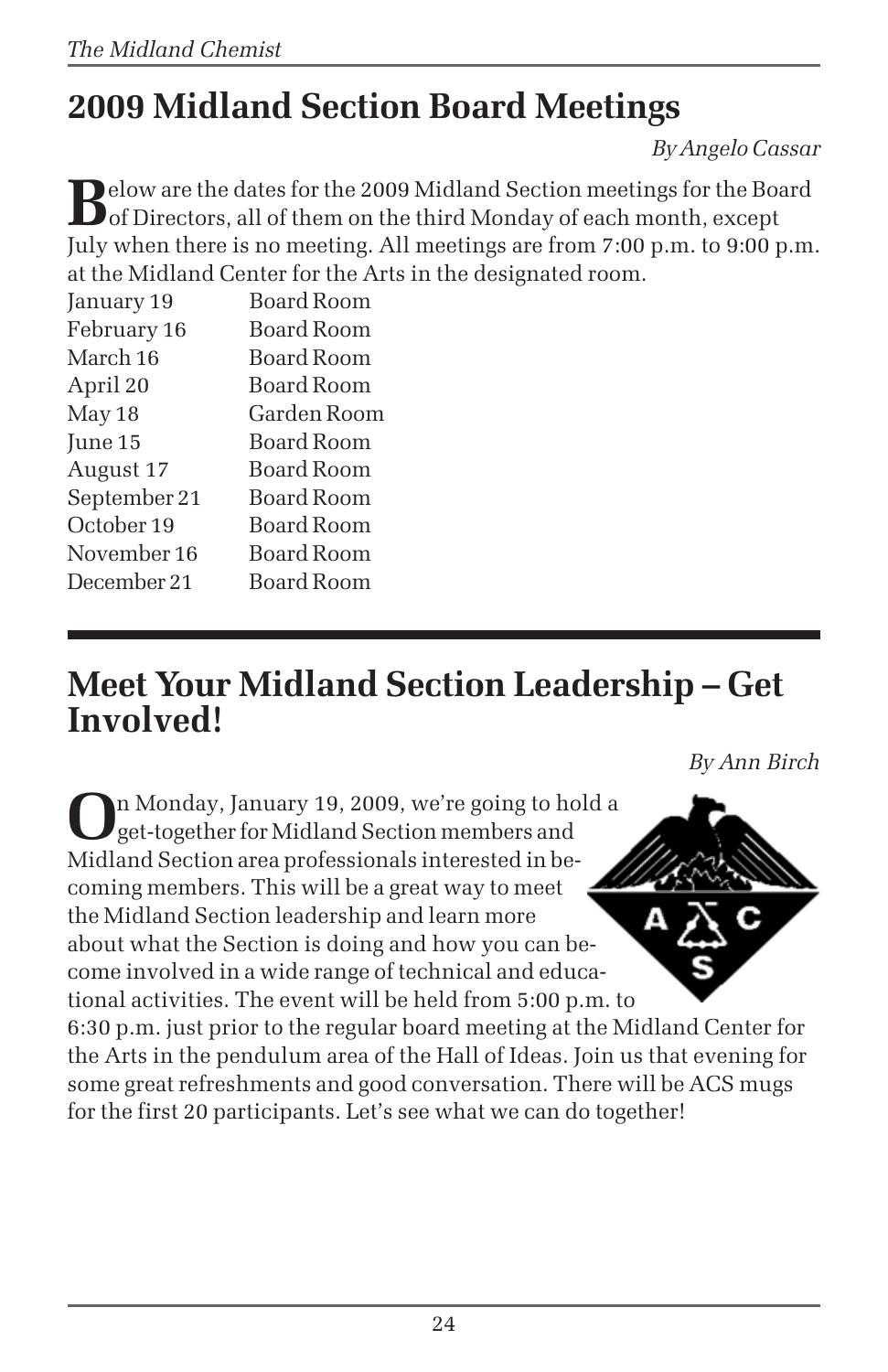# **In Past Issues of** *The Midland Chemist*

## *By Wendell L. Dilling, Midland Section Historian*

- **40 Years Ago This Month**—In the editorial, *The ACS Is Interested in Education*, by J. E. Dunbar: "The elementary school level of education, as important as it is, has been completely ignored by the education-oriented ACS. And what ACS member does not believe that our present day elementary education system does not leave something to be desired? The time seems ripe, therefore, when our Ph.D. daddies should lay aside their chemical journals long enough to see how Johnnie is taught long division and 'science'."
- **30 Years Ago This Month**—In *Speier Named 1978 Industrial Research/ Development Magazine Scientist of the Year*: "John Speier, Corporate Research, has been named the 1978 Industrial Research/Development Magazine Scientist of the year in an announcement made by Robert R. Jones, editor of the magazine. Dr. Speier was honored in a series of events in Chicago on September 21. The coveted Scientist of the Year plaque was presented at a banquet attended by the inventors, developers, and manufacturers of the 100 most significant new technical products of the year – the IR-100 – in the Great Hall of the Chicago Museum of Science and Industry."
- **20 Years Ago This Month**—In *Guest Editorial* by Joseph G. Temple, Jr.: "In 1987 Merrell Dow passed a milestone – the first year in which its global sales exceeded \$1 billion. We expect continued growth and our projection for 1988 is to reach sales of \$1.3 billion. Since the acquisition of Richardson Merrell in March of 1981, we have come a long, long way. Merrell Dow is now among the fastest growing pharmaceutical companies in the world."
- **10 Years Ago This Month**—In *Report from the Fall Scientific Meeting* by George Eastland, general chair: "The 54th Fall Scientific Meeting was held on Saturday, 31 October, 1998, at Curtiss Hall, Saginaw Valley State University. Registration began at 8:00 a.m. At 9:00 a.m., directly before the keynote address, three awards were presented. The Outstanding Technician Award went to Dave Stickles, Dow Corning, the Outstanding Service to the American Chemical Society Award went to Vicky Cobb, Dow Corning, and the Outstanding Achievement and Promotion of the Chemical Sciences Award went to Patrick Smith, Dow. Jack Ochs, the director for New Product Development for the American Chemical Society's Publication division gave the keynote talk, entitled "Reinventing Journals for the Web."